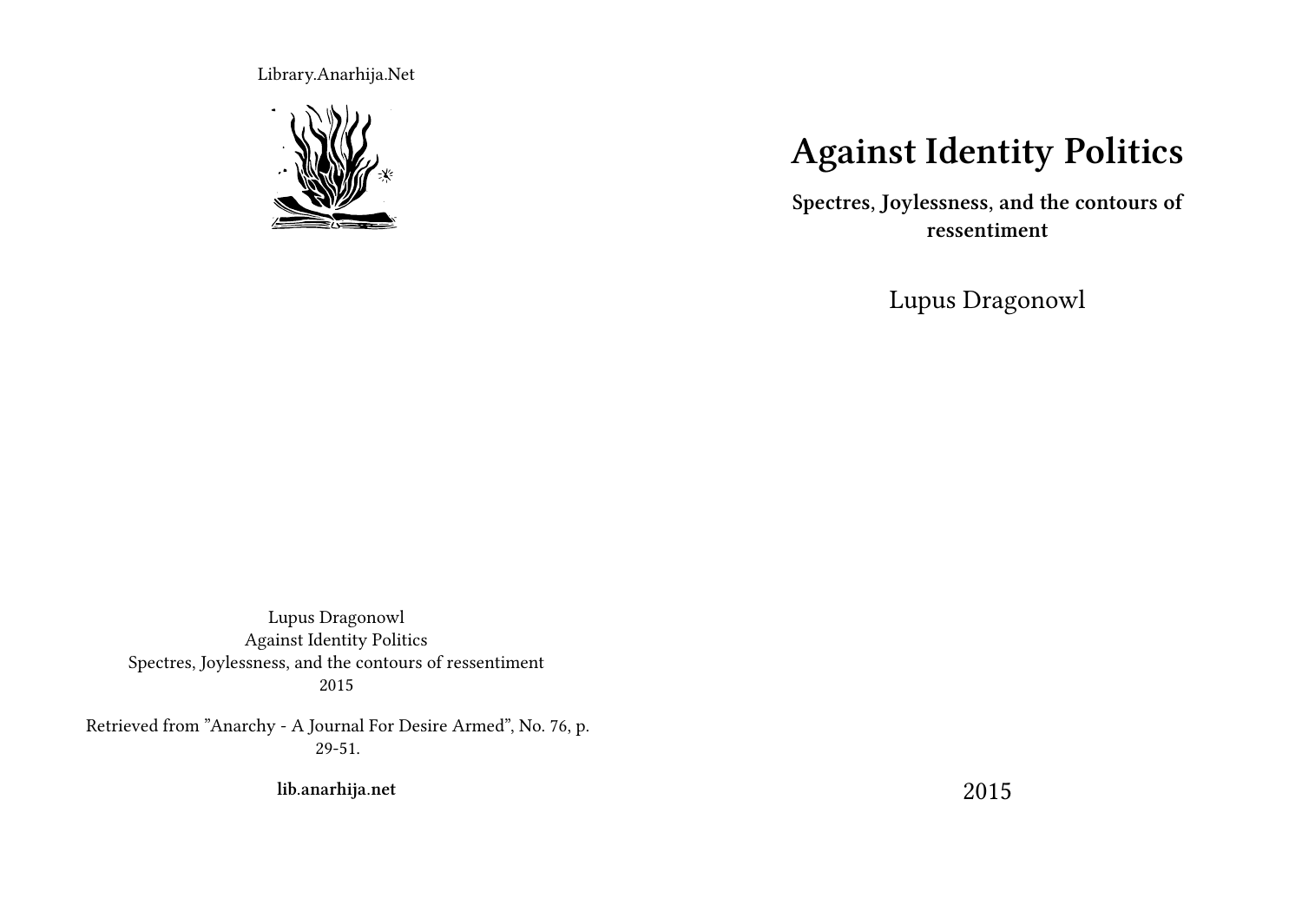## **Contents**

| Identity Politics and Maoism 9           |  |
|------------------------------------------|--|
| Between anarchy and identity politics 15 |  |
|                                          |  |
| Exodus versus submersion 23              |  |
| Common sense and the community 25        |  |
| For a World Without Spectres! 31         |  |
|                                          |  |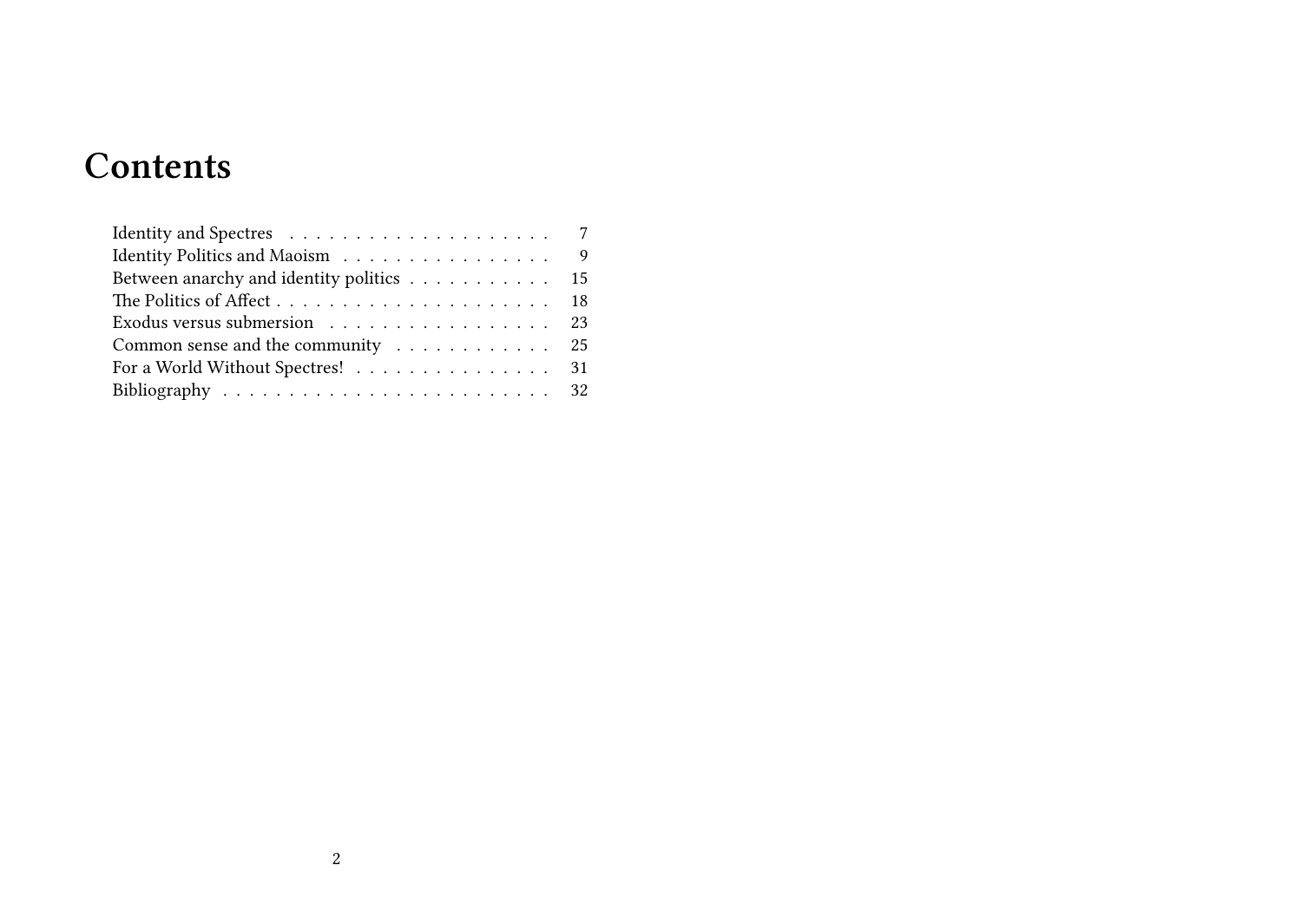**Identity Politicians** (IPs) are a particular kind of leftist who use the *spectre*<sup>1</sup> of an identity-category (gender, race, sexuality, etc) as a lever to obtain power. In the sense discussed here, they should not be considered coterminous either with groups of people oppressed by identity categories, or even that subset who prioritise identity as a key site of struggle. Not all women, Black people, People of Colour  $(POC)<sup>2</sup>$ , or members of other specifiable groups are IPs; not all feminists, anti-racists, or even separatists are IPs. Racism, sexism and other oppressions along identity axes are sociologically real, and not every person involved in the struggle against such oppressions is an IP.

Intersectionality - the recognition of multiple forms or axes of oppression, with complex interacting effects - is an effective theoretical response to the problems of Identity Politics, but there have clearly been difficulties putting it into practice. In identity-linked movements, some people use intersectionality as a way to avoid the idea of principal contradiction, although occasionally in practice, people who claim to be intersectional end up treating one

<sup>1</sup> Ed. note: In *Der Einzige…* Stirner uses *spuk*; the English cognate "spook," while a decent enough translation in 1907, is currently an inappropriate (to say the least) option. We chose to use spectre (especially and deliberately retaining the British spelling) for its non-colloquial impact.

<sup>&</sup>lt;sup>2</sup> Ed. note: There was a time when the term POC was inclusive of everyone who so self-identified (regardless of the term exacerbating certain unarticulated and unavoidable tensions about homogenizing the distinct experiences of people from diverse ethnic backgrounds, as well as the different ways those distinctions resulted in particular experiences of racism); in the past few years, however, the analytical category of Blackness/Anti-Blackness has become more popular in post-colonial discourse, especially among academics and activists. Michael P Jeffries writes that Anti-Blackness is "not simply about hating or penalizing black people. It is about the debasement of black humanity, utter indifference to black suffering, and the denial of black people's right to exist." The recent twisting of "Black Lives Matter" into "All Lives Matter" is a good example of how deeply the threat of a recognized Black humanity runs in the US. Despite the increasingly problematic term POC, we have retained it out of respect for the many who continue to embrace it as a self-description.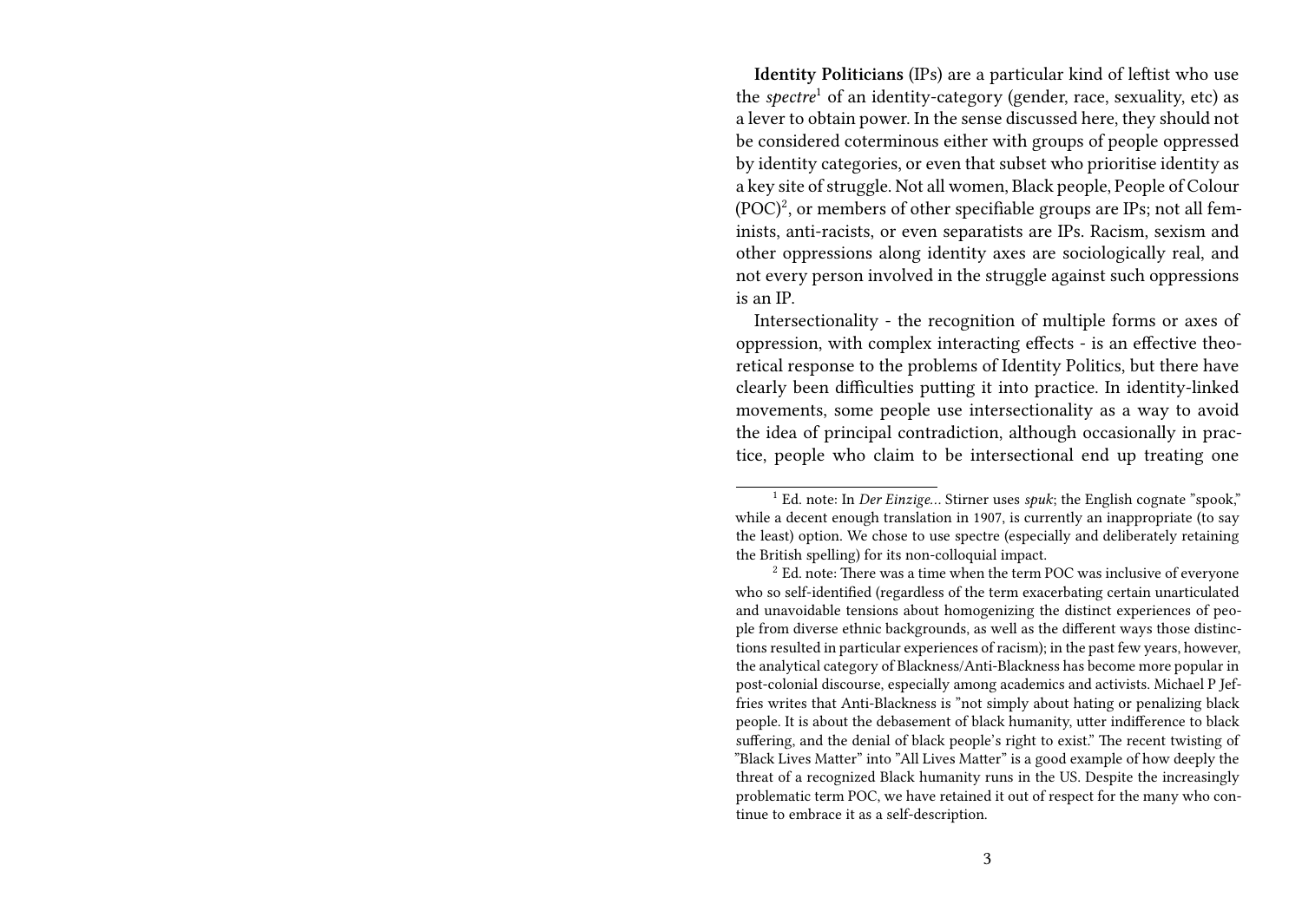or two oppressions as primary. Nevertheless, the fact that not all identity-related theories or movements need to be treated as Identity Politics does not mean that the influence of Identity Politicians is trivial. The writers and activists discussed here not only exist, but their ideas and practices are often insidious and unfortunately widespread. Recognizing the importance and necessity of countering that deleterious influence is my motivation for writing this essay.

It should here be emphasised that *this is not a critique of all forms of radical theory focused on racial or gender oppression.* This critique of IPs is by no means a critique of every position which focuses on a particular type of oppression (such as gender or race). Indeed, aspects of this critique are already present in a number of theorists who work with identity. For instance, the iconic anti-colonial writer Frantz Fanon argued that dualistic identities deform interpersonal relations and reproduce colonial power. While the struggle against colonial power is in fact an irreducible antagonism, and moves similar to those of IPs are strategically useful to fight it, the ultimate goal is to overcome such binaries in a future of the disalienated "whole [hu] man" *(Wretched of the Earth,* 238-9). He even articulates an almost Stirnerian' claim that "the real leap consists in introducing invention into existence … I am endlessly creating myself"*(Black Skin, White Masks* 204). Similarly, in her later works, Gloria Anzaldúa argued that we are citizens of the universe, sharing an identity at a cosmic or subatomic level which is wider than any racial or social category *(This Bridge We Call Home,* 558). She came to criticise IPs for putting up walls and causing violence between groups *(Interviews,* 118). Neither of these authors arrives at a Stirnerian position: Fanon moves towards humanism, and Anzaldúa towards spiritual holism. However, their rejections of fixed identities overlap and intersect with mine, and serve to counter any suspicion that the rejection of Identity Politics entails a failure to take patriarchy, colonialism, or racism seriously.

- Shukaitis, S. (2006), "Whose Precarity is it Anyway?" *Fifth Estate,* vol. 41, no. 3
- Stirner, Max (1845), *The Ego and his Own* http://theanarchistlibrary.org/library/max-stimer-the-ego-and-his-own.pdf
- Sullivan, Sian (2004), "We are Heartbroken and Furious! (#2) Violence and the (anti-)globalisation movement(s)," CSGR Working Paper No. 133/04 http://wrap.warwick.ac.uk/1981/l/ WRAP\_Sullivan\_wpl3304.pdf
- Tekanji (2006), "'Check My What?' On privilege and what we can do about it" http://blog.shrub.com/archives/tekanji/2006-03-08\_146
- Vaneigem, Raoul (1994/1967), *The Revolution of Everyday Life,* London: Rebel Press
- Voline (2014), "Radical Irrationality and Authoritarianism" http://anarchistnews.org/content/radical-irrationality-andauthoritarianism [currently inaccessible]
- Weaver, Rebecca (2014), "The Cult of the Male Expert" http:// patriarchyhaters.wordpress.com/2014/05/23/the- cult-of-themale-expert-becca-weaver-explains-why-she-participated-inthe-protest-of-kristian-williams/
- White, Roger (2005), "Identity Politics and Essentialism, in *Post Colonial Anarchism: Essays on Race, Repression and Culture in Communities of Color, 1999-2004* http://www.coloursofresistance.org/ 326/identity-politics-and-essentialism/
- Willful Disobedience (Anon.) (2001), "AQuestion of Privilege," *Willful Disobedience* 2 (8), 7-8 http://theanarchistlibrary.org/library/ various-authors-willful-disobedience-volume-2-number-8.pdf
- Williams, Kristian (2014), "The Politics of Denunciation" http:// towardfreedom.com/29-archives/activism/3455-the-politics-ofdenunciation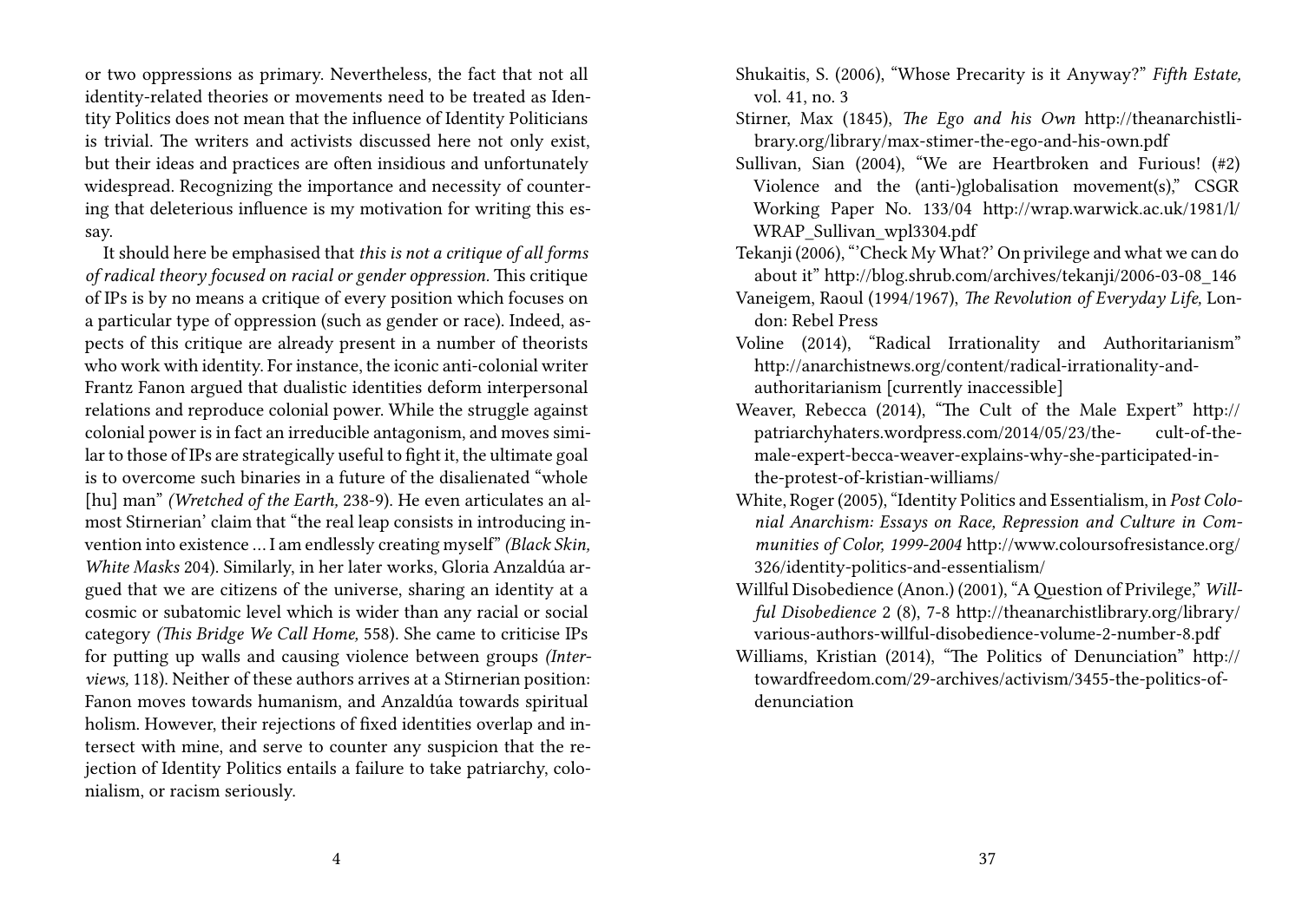- Landstreicher, Wolfi (2005), "Against the Logic of Submission" http://theanarchistlibrary.org/library/wolfi-landstreicheragainst-the-logic-of-submission.pdf
- Mao Zedong (1937), *On Contradiction*https://www.marxists.org/reference/archive/mao/selected-works/volume-1/mswvl\_l7.htm
- Mao Zedong (1937), *On Practice*https://www.marxists.org/reference/archive/mao/selected-works/volume-l/mswvl\_16.htm
- Marx, Karl (1845-6), *The German Ideology,* Chapter 3: Saint Max [Stirner] https://www.marxists.org/archive/marx/works/ 1845/german-ideology/ch03.htm
- Naparstek, Belleruth (2006), *Invisible Heroes: Survivors of Trauma and How they Heal,* London: Piatkus.
- Patriarchy Haters/Patriarchy and the Movement Organizers (2013), "Statement on Patriarchy and the Movement" http://patriarchyandthemovement.wordpress.com/2013/03/07/statementon-the-patriarchy-and-the-movement-event-portland-2282013/
- Peaceful Societies (no date), "Ladakhi" http:// www.peacefulsocieties.org/Society/Ladakhis.html
- Perry, Elizabeth and Li Xun (1997), *Proletarian Power: Shanghai in the Cultural Revolution,* New York: Westview.
- Petersen, Abby (2001), *Contemporary Political Protest: Essays on Political Militancy,* Aldershot: Ashgate.
- Qilombo (2014), "Keep Qilombo Open" http://qilombo.org/ emergency-fundraiser-keep-qilombo-open/
- Perlman, Fredy (1984), *The Continuing Appeal of Nationalism* https://libcom.org/library/ continuing-appeal-nationalism-fredyperlman
- Ribeiro, Pedro (2005), "Senzala or Quilombo: Reflections on APOC and the Fate of Black Anarchism" http://www.anarkismo.net/ newswire.php?story\_id=460
- Scott, James C (2009), The *Art of Not Being Governed: An Anarchist History of Upland Southeast Asia,* New Haven: Yale University Press

Some feminists and Black radicals do not deploy the reactive affects discussed below, and instead seek to regenerate a force of becoming to one degree or another (e.g. Mary Daly, Germaine Greer, Audre Lorde, Edouard Glissant). Others, notably dependency theorists and socialist-feminists, emphasise structural oppression, and struggle primarily against macro-structures - destroying capitalism, modernity, or the world-system - rather than focusing on the micropolitics of privilege. None of these approaches falls within what is being critiqued here. Academic approaches that draw on poststructuralism are also distinct from Identity Politics, in that they typically reject the primacy of any particular position. Academic theories related to oppression and identity - for example, Queer Theory, Critical Race Theory, Postcolonial Theory, and poststructuralist feminism - generally reject the idea of principal contradiction. The popularity of Identity Politics among radicals is partly due to the influence of academic work on identity, but, in academic spaces, most strategies of IPs would be rejected as essentialist (there are other issues of disagreement between post-left anarchy and poststructuralism, and between post-left anarchy and leftist types of structuralism, but these issues will not be covered here).

What is being criticised here is a particular *political style,* rather than a theoretical orientation - a style which labels as oppressive any deviation from a particular political line, which resorts almost immediately to public denunciation and exclusion, and which entails analytical and categorical rigidity, with corresponding boundary-policing. They can be distinguished from those whose approaches pursue open-ended becomings through the deconstruction of identity-categories (eg Heckert), which are *minoritarian becomings* rather than minority identities.

IPs see *one* axis of oppression as primary - the *principal contradiction*<sup>3</sup> They demand that everyone focus on this axis. If someone fails to do so, IPs label them racist, sexist, white supremacist, patriarchal,

<sup>3</sup> Ed. note: The fundamental aspect of tension/destructiveness of class so-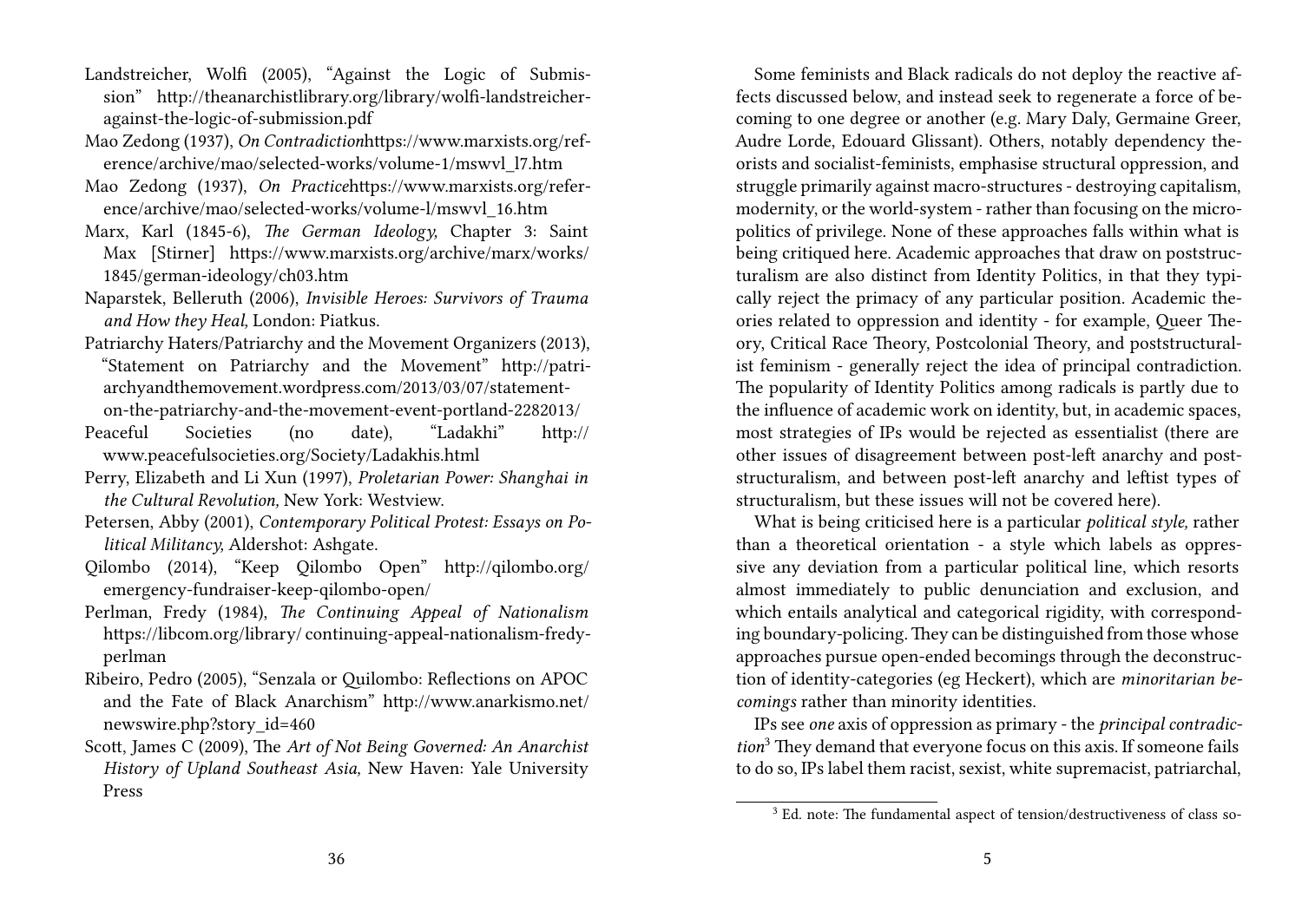etc. Ditto if they refuse leadership by the oppressed group (often meaning the IPs themselves), deviate from the IP's proposed political line, or criticise an IP. Such terms are deployed only by a member of the correct group, and are used to silence criticism - in the case of Patriarchy Haters, even the word *violence* is monopolised; those who oppose them "do not get to decide what counts as violence" (Voline). The idea of a principal contradiction leads to contempt for other issues and priorities. For instance, IPs in APOC, who focus on race, argue that "bleating about gender and class" is an instance of "diversionary tactics" to deflect from race (Anon, Open Letter). Early CWS work treated issues other than racism as "distractions" (Dot Matrix), and Lorenzo Ervin demands that "anti-racism/anticolonialism" be made "the core concern" of every activist group (315). He also dismisses anything outside his own agenda - from climate change to anti-fascism - as a "white rights" issue (133, 290, 302).

This political style boundary-polices identities in a way which renders them rigid and authoritarian. In many cases, fighting alleged racism or sexism *inside radical groups* is seen as the most important issue in radical politics - more important than fighting racism/sexism in the wider society. Ervin calls white radicals the worst kinds of racists, worse than hardcore conservatives (240, 272- 3). Usually, these attacks take the form of militant struggle from the Maoist milieu: public denunciation and/or disruption, criticism/selfcriticism, purging/ exclusion, and the policing of micro-oppressions within the movement or scene; activists refuse to draw distinctions between allies and sympathisers, active enemies, and anything inbetween. Ostracism, "the ultimate form of social control," "is very infrequently used" in indigenous cultures (Peaceful Societies), but

2011-05May20-KaBel3rdAniv/sosguidedoc/Capital-

ist%20and%20Maoist%20Economic%20Development.doc

- Heckert, Jamie (2013), "Anarchy without Opposition" http:// www.occupywallstreet.net/story/anarchy-without-opposition
- Herman, Judith (1997), *Trauma and Recovery:The Aftermath of Violence,* New York: Basic
- Heyden, Tom (2013), "Class calculator: Can I have no job and money and still be middle class?" http://www.bbc.com/news/magazine-21953364
- Howe, Christopher and Kenneth R. Walker (1977), "The Economist," in Dick Wilson (ed), *Mao Tse-Tung in the Scales of History,* Cambridge: Cambridge University Press, 174-222
- Jarach, Lawrence (2004), "Preliminary Theses for a Longer Discussion on Essentialism and the Problem of Identity Politics," *Anarchy: Journal of Desire Armed* 58 (Fall) http://theanarchistlibrary.org/library/lawrence-jarach-essentialism-and-theproblem-of-identity-politics.pdf
- Jarach, Lawrence et al. (2014), "An Open Letter to Bay Area Anarchists" www.anarchistnews.org/ node?page=48&amp%3Bpage=l99
- Kill Whitey (2009), "SAWB2 [Smack a White Boy Part 2]: 15 Points of Clarification" http://kilwaii.blogspot.nl/2009/08/ sawb2- 15-points-factsquestionsclarifica .html
- Kill Whitey (2009), "True Colors: An Open Reply to Food Not Bombs andThose Who Defend It" http://kilwaii.blogspot.nl/2009/ 08/true-colors-open- reply-to-food-not.html
- Kill Whitey (2009), "Open Letter to Food Not Bombs" http:// kilwaii.blogspot.nl/2009/07/open-letter-to-food-not-bombsfood-not.html
- Kurukshetra (2014), "Reflections on the 'Decolonization and Anarchism' Panel at the 2014 Bay Area Anarchist Bookfair" http://kurukshetral.wordpress.com/2014/04/03/ reflections-onthe-decolonization-and-anarchism- panel-at-the-2014-bay-areaanarchist-bookfair/

ciety; for traditional Marxists, it's bourgeoisie-proletariat within the framework of capitalism. When resolved through the teleological process of dialectical materialism (The Revolution™), the resulting synthesis is supposed to make the secondary (and tertiary, etc) contradictions like sexism, racism, and other ostensibly trivial forms of institutionalized oppression, melt away.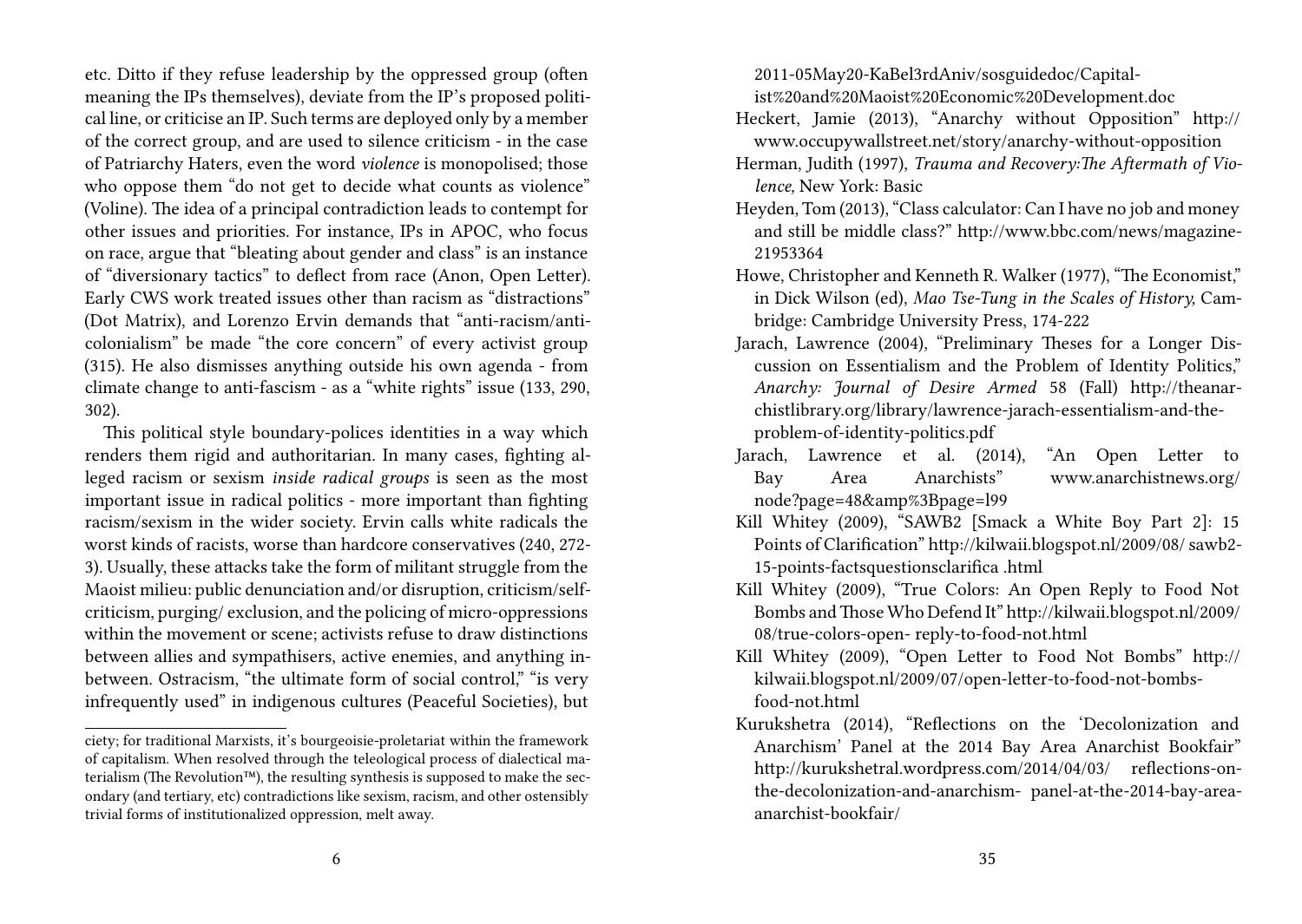- Chan, Anita, Stanley Rosen and Jonathan Unger (1980), "Students and Class Warfare: The Social Roots of the Red Guard Conflict in Guangzhou," *The China Quarterly* 83, 397-446
- Clastres, Pierre (1994/1974), "OfEthnocide," in *Archeology of Violence,* New York: Semiotext(e), 43-51
- Debord, Guy (1977/1967), *Society of the Spectacle,* London: Rebel Press/Dark Star
- De Souza Santos, Boaventura (2007), Abyssal Thought" http:// www.eurozine.com/articles/2007-06-29-santos-en.html
- Dot Matrix (no date), "On the Road with CWS," *Anarchy: Journal of Desire Armed.* http://theanarchistlibrary.org/library/ dot-matrixon-the-road-with-cws
- Dot Matrix (2006), "Science is Capital: Fragments on Why Anthropology Can't be Anarchist," *Anarchy: Journal of Desire Armed* 61 http://theanarchistlibrary.org/library/dot- matrix-science-iscapital.pdf
- Duran, Eduardo and Bonnie Duran (1995),*Native American Postcolonial Psychology,* New York: SUNY Press
- Ervin, Lorenzo (2011), *Anarchism and the Black Revolution: The Idea of Black Autonomy,* Denver: P&L/IWW
- Ervin, Lorenzo (2014), "Racism at the North American Anarchist Black Cross Conference" http://www.ainfos.ca/en/ainfos30003.html
- Fanon, F. (1963/2004), *The Wretched of the Earth,* New York: Grove. https://warriorpublications.files.wordpress.com/ 2013/01/ wretched-of-the-earth-frantz-fanon.pdf
- Fanon, F. (1952/2007), *Black Skin, White Masks,* New York: Grove.
- Faun, Feral (no date), *Feral Revolution and Other Essays* http://theanarchistlibrary.org/library/feralfaaun-essays.pdf
- Gelderloos, Peter (2010), Lines in the Sand" http://theanarchistlibrary.org/library/peter- gelderloos-lines-in-sand.pdf
- Gurley, John G. (1970), "Capitalist and Maoist Economic Development," *Bulletin of Concerned Asian Scholars* 2 http://www.arkibongbayan.org/2011/

is used almost immediately by IPs for the smallest perceived transgressions.

Ervin's repeated tirades against white anarchists provide a textbook case of this approach; his recent antics include labelling the entire Anarchist Black Cross racist because, at their recent convention in Denver, someone - at the request of Black political prisoner Jalil Muntaqim - read aloud a racist letter by a prison guard. Roger White's *Post Colonial Anarchism* exemplifies this too, as do the faction of APOC who disrupted the Crimethlnc convergence in Philadelphia in 2009, verbally abusing participants and damaging their belongings. Kill Whitey, one ofthe cheerleaders for this attack, later extended the disruptors' accusations of"white supremacy" to Food Not Bombs and other anarchist groups, demanding that all such groups accept black leadership. The attack by activists from the Qilombo social centre on the CAL Press table at the Bay Area Anarchist Book Fair in 2014 is another case; subsequent comments online by Qilombo supporters clearly show the same rhetoric. Patriarchy Haters, the group which emerged from the Patriarchy and the Movement event in Portland, represent a feminist variant; their most notorious intervention was to shout down Kristian Williams at an unrelated event for criticising their political style in his article, *The Politics of Denunciation.*

## **Identity and Spectres**

From a Stirnerian anarchist perspective, at the root of the problem with IPs is the *spectre -* the use of an identity-category as a transcendent, abstract category which possesses and defines values. In Stirner's theory, the problem of oppression is the problem that people value spectres and the things which benefit spectres - *instead of valuing the things which they desire as a* "unique *one.*" All categories, words, concepts, can become spectres if they are allowed to possess and dominate us - even those which refer to our properties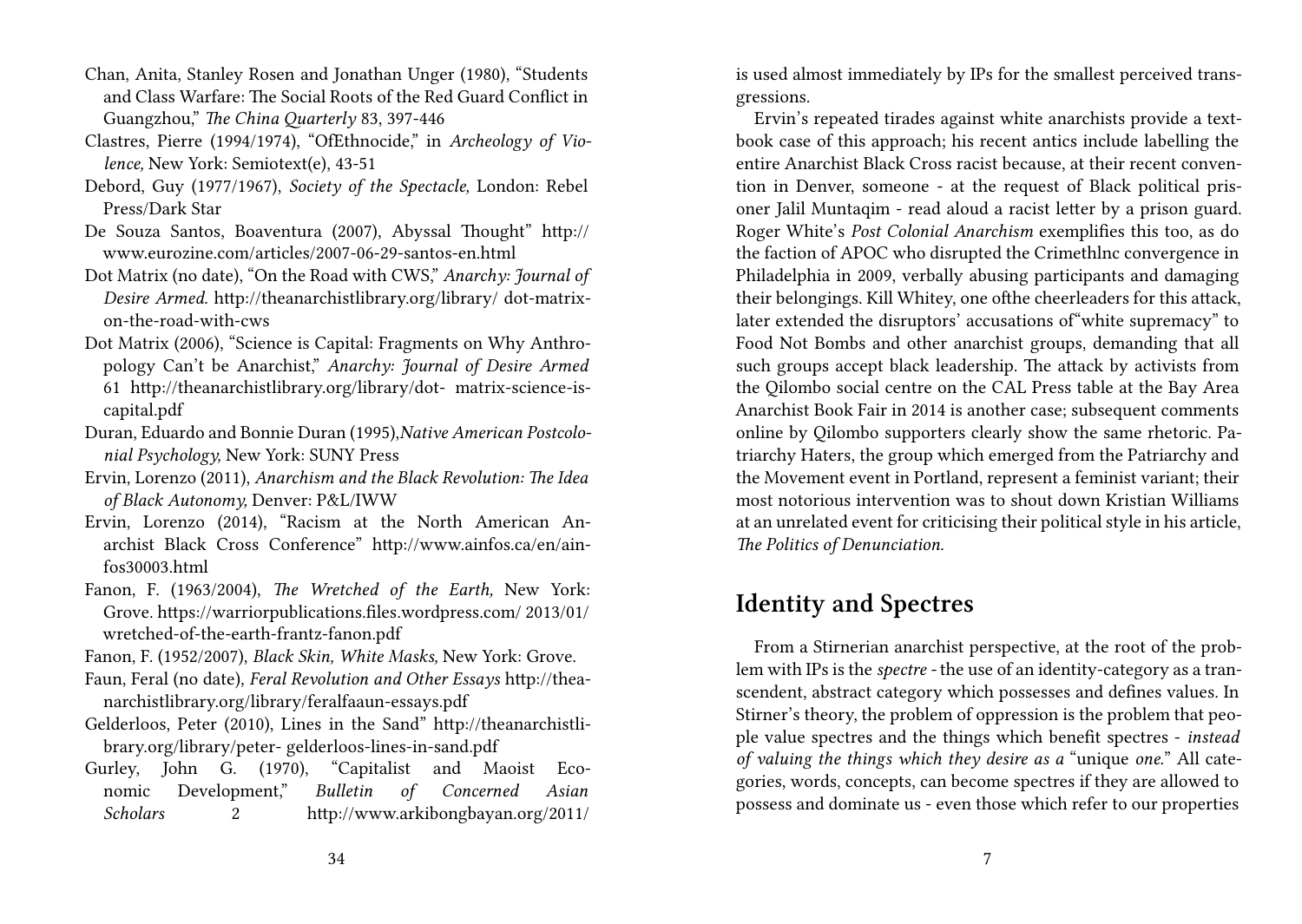or attributes (59, 151). If people are defined as essentially and primarily *something* - whether it be humanity, whiteness, blackness, masculinity, femininity - this is always alienating, because the category is always "his *essence* and not he himself," and therefore something alien (28), which requires "my valuelessness" (145). As a real person, each of us is a processual being, an embodied self, located in a field of becoming.

From a Stirnerian perspective, systems of oppression such as racism and patriarchy are oppressive impositions of a particular spectre. Systems of oppression based on gender, race, and so on are *sociologically real,* but ultimately rest on *other people imposing a particular spectre* - treating another person not as a unique one, but as an instance of femininity, or "just another X." Such systems entail valuing a particular category to the exclusion of others, leading to violence against those excluded.

However, the subordination of one spectre to another is not the base level of the problem; the problem is that spectres do not liberate or empower those who belong to the category they value, because those belonging to the category are valued only as instances of the category, not in their full, unrepresentable being. Hence, a *right of humanity* or a *white privilege* is never *my* right or privilege, because my *unique being* is not identical with humanity or whiteness. Even if I qualify as human or white (by falling within the extensional set of each category), there is some residue of uniqueness which is prohibited by the spectre. Stirner's concept of the *unperson* expresses this clearly. An un-person falls within the category *human,* but is deemed to deviate from the essence, for instance by putting uniqueness before humanity. The un-person is not liberated, but jailed or hospitalised. Indigenous people always fell within the extensional set of humans, but were historically exterminated or assimilated because they fell outside the essence of what colonisers defined as having human value. *The hierarchising of representational categories is secondary to the initial oppressive gesture of subordinating real becomings to abstract categories.*

Anon. (2009), "Smack a White Boy Part Two: Crimethlnc Eviction" http://news.infoshop.org/article. php?story=2009073l00325514

- Anonymous Refused (2014), 'For Your Safety and Security' http:/ /anonymousrefused.tumblr.com/post/99047385737/for-yoursafety-and-security
- Anzaldua, G. (2000), *Interviews/Entrevistas,* New York: Psychology Press.
- Anzaldua, G. (2013), *This Bridge We Call Home: Radical Visions for Transformation,* New York: Routledge.
- Aragorn! (2007), "A Non-European Anarchism" http:// theanarchistlibrary.org/library/ara-gorn-a-non-europeananarchism.pdf
- Aragorn! (2009), "Toward a non European Anarchism or Why a movement is the last thing that people of color need" http://theanarchistlibrary.org/library/aragorn-toward-a-noneuropean-anarchism-or-why-a-movement-is-the-last-thingthat-people-of-colo.pdf
- Bey, Hakim (1991), *T.A.Z.* Part 3 http://hermetic.com/bey/taz3.html
- Bey, Hakim (1992), "Immediatism versus Capitalism" http://hermetic.com/bey/radio\_se.html
- Bey, Hakim (no date), "The Occult Assault on Institutions" http:// hermetic.com/bey/occultassault.html
- Black Orchid Collective (2014), "Building Capacity for Complexity" https://blackorchidcollective.wordpress.com/ 2013/03/ 14/building-capacity-for-complexity/
- Bonanno, Alfredo (1977), *Armed Joy.* http://theanarchistlibrary.org/ library/alfredo-m-bonanno-armed-joy.pdf
- Bouc, Alain (1977), *Mao Tse-Tung: A Guide to his Thought,* New York: St Martin's Press
- Burman, Anders (2009), "Colonialism in Context: An Aymara Reassessment of'Colonialism,' 'Coloniality' and the 'Postcolonial World,"' *Kult* 6, 117-29 http://postkolonial.dk/artikler/kult\_6/ BURMAN.pdf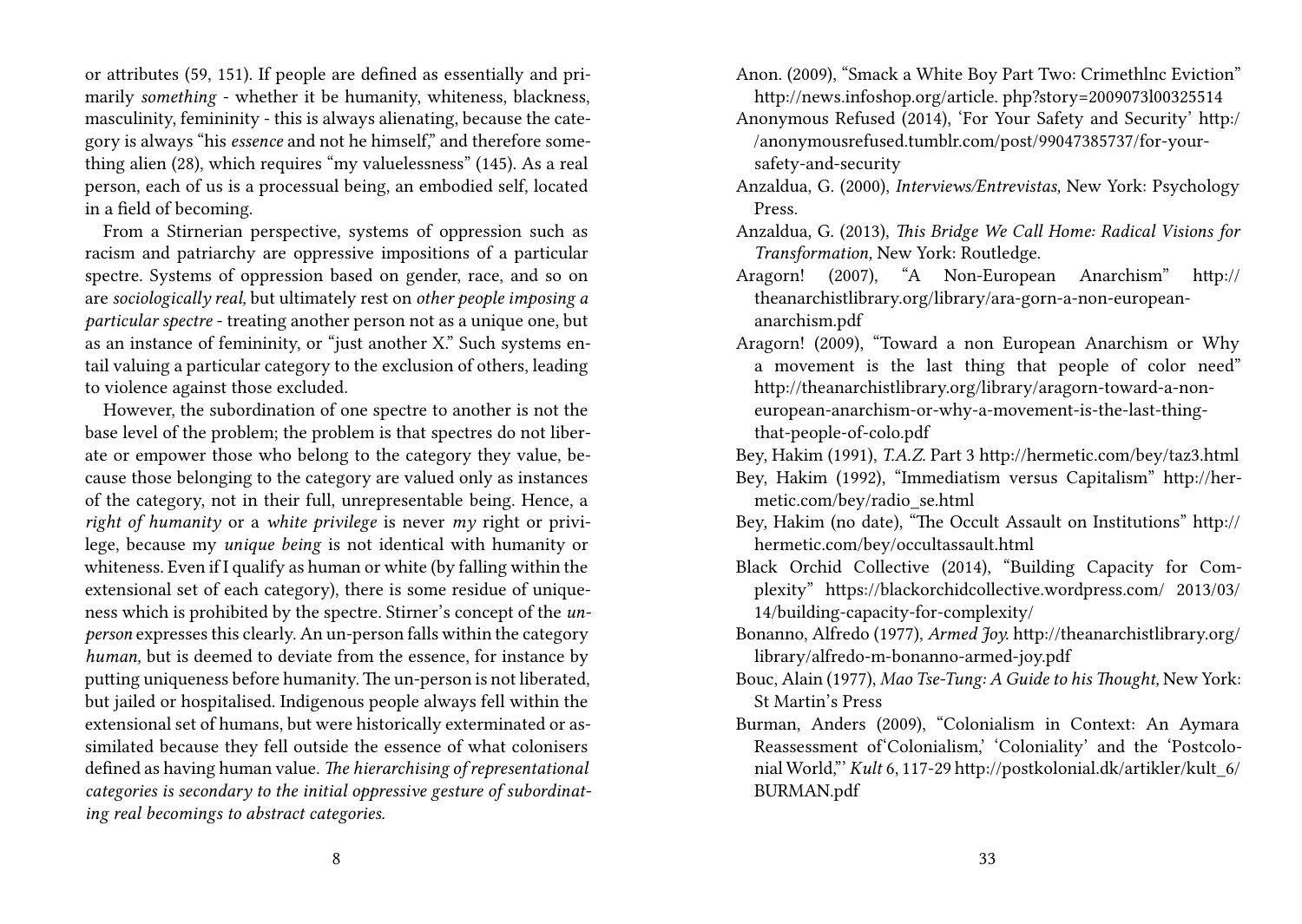fying and channelling the anger of the oppressed, the guilt of the (relatively) privileged, experiences of trauma, and awareness of the possibility of unintended oppression. But they channel these affects into political power, using them to entrench the role of IPs as Experts. This role requires that privilege/oppression be theorised as an ineliminable original sin.

Against this prevalent form of disguised vanguardism, let us hold forth the beacon of a *world without spectres.* Structural oppressions are sociologically real, but their roots can be traced deeper, to the structures of statism and representation. If we must theorise a primary contradiction, then let it be the contradiction between ourselves - as unique ones, forces of becoming, irreducible and unrepresentable beings - and the entire regime of spectres and alienation. Let us dispense with boundary policing, and instead nurture affinities *across* social categories. It is in rediscovering the level of immanent, abundant becoming, the joy of life, the flow of desire and direct connection, that we destroy the power which spectres exercise over us. Let us start always from this joy, share it with others when we can, and use it as a weapon to break down common sense, to rebuild and redefine community, to replace the graveyard of spectres with a world of life. May the alien privileges of spectres and the alien oppressions they engender never come between a unique one, a free being, and its immanent becoming. @

### **Bibliography**

- Agamben, Giorgio (1998), *Homo Sacer: Sovereign Power and Bare Life,* Stanford, CA: Stanford University Press
- Anon. (2001), "Give Up Activism," *Do or Die* 9, 160-66 http:// www.eco-action.org/dod/no9/activism.htm
- Anon. (2008), "An Open Letter to White Progressives and Radicals" http://news.infoshop.org/article. php?story=20080506232456151

By analogy, white or male privilege is the privilege of the spectre, not of the extensional set. There is the spectre as a category, which usually has a set of normatively defined characteristics (such as masculinity, whiteness, humanity). And then there is the set of people who are classified as part of the spectre, who may or may not have these characteristics. A male white person becomes *un-white* or *un-male* when he ceases to conform to dominant ideas about the category. We might say that white privilege is not something which is *owned* by a person defined as white; it is owned by an alien spectre (112), the category of whiteness.

Spectres are connected to sovereignty, as theorised by Agamben. In sovereignty, a political ruler has the power to decide which instances of the extensional set conform to the essence of the spectre and are accorded value - who is "person" (qualified life) and who is "un-person" (bare life). This leads to "abyssal thought," the devaluing of those who fall outside dominant normativity (de Souza Santos). In Maoism and Leninism, sovereignty operates in the form of vanguard ism or substitutionism. The Party or leader defines the spectre and hence claims to speak for all those covered by it - but such statements are really political decisions rather than empirical claims. The IP, the leader, claims to speak as and for POC, Black people, women, and so on - but never for all those covered by the category. In a sneaky semantic move, the moment the oppressed criticise the vanguard, *they are no longer the oppressed,* but objectively have become allied with the oppressors. An enemy of the IP becomes an enemy of the entire category — the spectre.

### **Identity Politics and Maoism**

IPs IMAGINE SPECTRES TO BE MATERIALLY REAL. Whereas Stirnerians insist that becoming is unrepresentable, IPs follow Marx's view that it can be identified with an essence. For Stirner, binaries are artificial effects of spectres; for Marxists, they are correct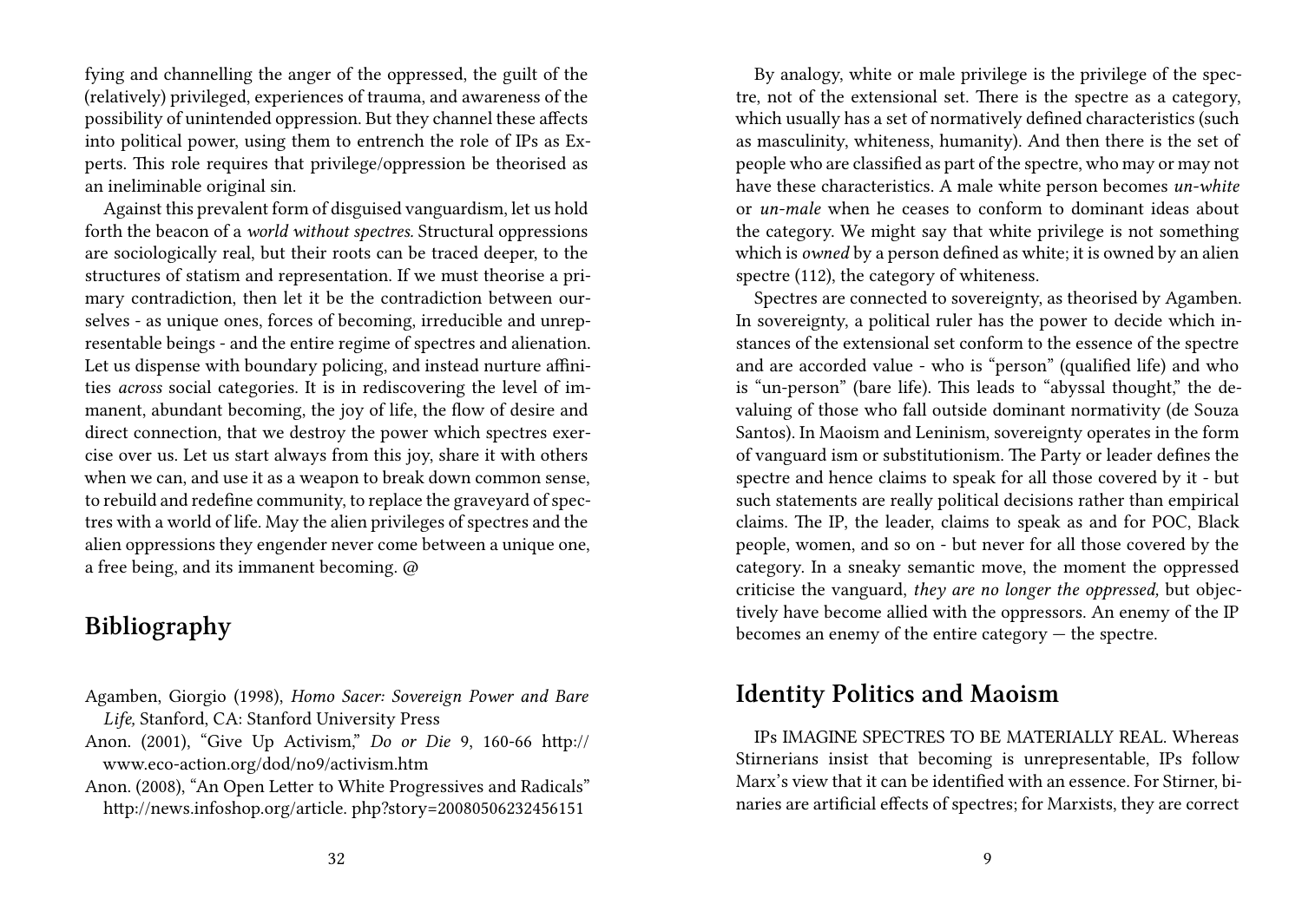theoretical reflections of binary structures within reality itself. The IP's style is descended from Maoism. Younger IPs are unlikely to have been directly influenced by Maoism, but important elements of Maoist political grammar were imported into earlier forms of Identity Politics and continue to operate.

Maoists and IPs are strong structural determinists. This means that they work with a model of social life in which macro-social structures determine people's identities and political outcomes. For instance, Ervin says that any white radical has "middle class racial privileges… and it does not matter about their personal beliefs" (268). IPs deny that people exist as unique individuals at all; people are simply instances of spectres. As an APOC writer says, "It's completely arrogant and pretentious to think you are unique. You are just another white person" (Anon, Open Letter). People are taken to be effects of, and reducible to, particular social structures: these structures determine their material interests, which determine their unconscious investments, which determine their beliefs and actions. People's real, unconscious desires are always "racialized desires" stemming from "racialized, classed, and gendered subjectivities" (comments on Anon, Smack a White Boy Part Two). In the case of privileged people, desires are not to be liberated, but purified. In the case of oppressed people, what they desire is automatically, instinctively right — *provided* it follows from the spectre.

This approach depends on the conflation of the spectre (eg whiteness, masculinity) and the extensional set it covers (eg white people, men). Roger White asserts that "white, Christian men have held power and privilege" - without distinguishing between the spectres, the elite, and all members of the categories. And the founder of CWS writes of "the guilt that comes from being who I am: a white person of conscience in a white supremacist society" (Dot Matrix).

All of these positions entail the view that *we are our spectres.* As Williams argues, it classifies people as "particular types of people who are essentially those things," and reduces oppressed as much as abuser/oppressor to "political symbols used by others to advance through which they unconsciously process the world, and without which the world would simply be an incomprehensible mess of sense-impressions. Whenever somebody claims that their own conceptions are *real,* or are unmediated *experience* in contrast to others' mere ideas or opinions, they are actually reifying and naturalising their own socially constructed beliefs - usually beliefs based on capitalist common sense. There is no such thing as direct, unmediated knowledge from experience (as distinct from unmediated experience, which is *felt as unrepresentable*). In any case, IPs create a regime of roles, which in Vaneigem's terms, "express lived experience, yet at the same time they reify it" (131).

This does not mean that academic theories are always best. Academic thought is often tied-up with corporate and state power (Dot Matrix, Science As Capital). Everyday, local knowledges can also be effective ways of theorising the world. But it is a mistake to reify them into unmediated experiences which are somehow directly (and therefore more objectively) true. It shuts down dialogue and reinforces the enclosure of common sense. And in many cases, everyday common sense is also extremely oppressive, accepting and imposing normativities complicit with, and directly reinforcing, institutionalized forms of power. In addition, many key terms in IPs' discourse - structural oppression, privilege, patriarchy, trauma, framing, supremacy, *senzala, quilombo* and so on - are not everyday common sense terms, but imports from university cultural studies texts or historical reading. Anti-intellectualism handily insulates IPs from rebuttal, but does not make their poorly based strategies any more effective.

## **For a World Without Spectres!**

From all of this, we must conclude that IPs are just another type of leftist, promoting sacrifice and renunciation, posing as liberators of the oppressed. IPs are seductive in the ways they have of identi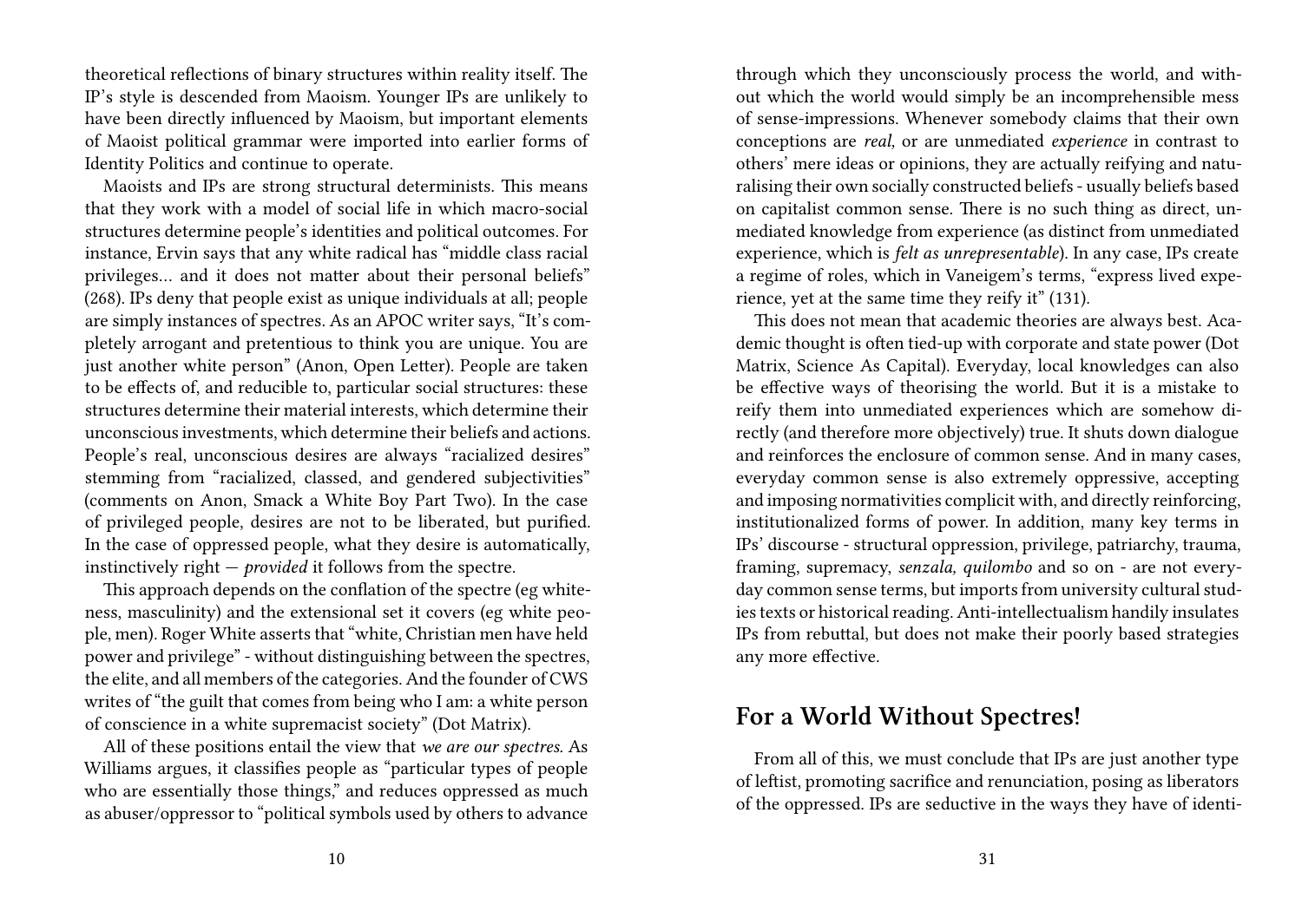ing a 'political argument' at our expense" *(Statement).* They suggest that their positions come from their "BODIES," which are not "to be politicized, theorized, speculated upon" (Weaver).

IPs advance a framework in which theory distracts from reality. The historical origin of this framework is the Maoist emphasis on "experience" (suitably processed by the party) as superior to "book learning," and the corresponding "Red versus expert" struggles of the Cultural Revolution. The basic gesture is to split issues between the *real reality* posited by IPs and associated with experience and the principal contradiction, and a field deemed secondary or tertiary, and therefore trivial. This grounds apparently obvious, selfevident claims and is used to create a sense of urgency: IPs are doing real, life-or-death politics, and everyone else is just messing around (notice once again the prejudice against play). The function of this gesture is to "declare certain questions off-limits" because "the answer is already known" (Williams). Arguments against IPs' claims are often displaced onto the issue of who *has the right to decide,* which is returned to the question of spectres

Black radicals don't have to listen to white critics, male experts have no right to expound on survivors' experiences, etc. This is a category-error, to which the appropriate answer is: *I've not exposed your mistake because I think you need my permission - I've exposed your mistake because it leads to oppression, bad politics, or ineffectiveness.* This strategy gives power to those who define which issues are urgent. In fact, none of the cases discussed here were anywhere near to being life-or-death situations. And paradoxically, to heal from trauma, one *needs* to theorise and intellectualise it.

In fact, the idea of obvious experiences is fallacious. There is no simple divide between reality/experience and thought/theory. Humans process experiences through conceptual categories, and in many cases, these categories affect the impact of an experience - or what, subjectively, is experienced. People don't lack theories simply because they are not formally educated or academically trained. Rather, everyone has their own stock of theories and concepts

some specific ideological line." Normatively, anything which aids the oppressed spectre is good; anything which harms it is bad. The same action - silencing, violence, abuse, eviction - is praised in the former case and condemned in the latter. A person's intent is irrelevant; the real significance comes from the effect, as defined in the IP's frame. Duplicating the historic role of the activist or militant (Vaneigem, 111; Anon, *Give Up Activism),* the IP makes her/himself indispensable as an Expert on oppression, based on claimed knowledge of the spectre and the correct response to it.

Such spectres are used to channel the anger of the excluded into controlled political forms. Maoism is a power-politics of ruthless control, but it is seductively appealing to marginalised people because it contains a moment of empowerment. Especially when out of power, Maoism encourages the expression of accumulated anger against real oppressors such as landlords and government functionaries. This practice is the origin of the culture of denunciation, and the reason why Black and feminist groups in the '60s were attracted to Maoism. Once in power, however, Maoists cannot continue to allow attacks on power-holders. Instead they channel anger onto folk-devils, such as disempowered former oppressors, in carefully managed denunciation campaigns (Perry and Li, 7). In the Euro-American context this method takes the form of moral panics.

This contradictory role is also channelled theoretically. Maoists and IPs deploy a contradictory fusion of two incompatible ontologies:*realism* and *perspectivism.* Realists maintain that an external reality is knowable through rational methods by anyone, whereas perspectivists maintain that everyone's standpoint is culturally unique, and there is no way to establish any standpoint as more true than others. Maoists/IPs are ontological realists in identifying the principal contradiction and depicting the actions of the privileged (which can be reduced to externally knowable structures), but perspectivist in their treatment of the standpoint of the oppressed: if a Black person says something is racist, it is racist (comments on Jarach et al); if a woman alleges abuse, the allegation is self-evidently true (com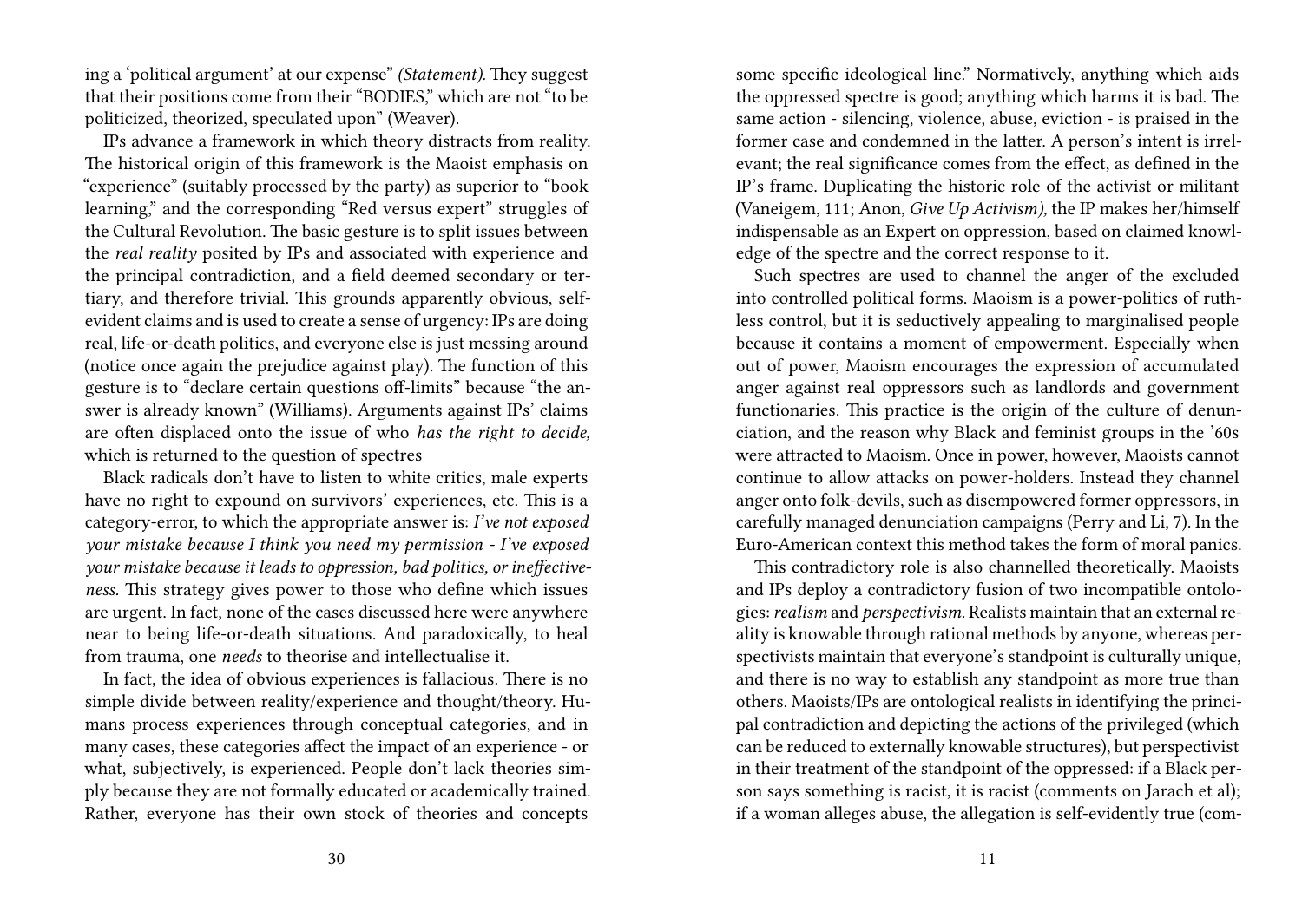ments on Black Orchid Collective). This turns women and Black people into Experts, to be unquestioningly listened to and obeyed a position dehumanising for them as well as others. In contrast, the *real* meaning of a white person's or a man's actions is externally knowable, and intent is irrelevant.

There is method in this madness. In Maoist theory, knowledge is a fusion of experience, which comes from the masses, and rational theory, which comes from the vanguard (Mao, *On Practice*). In practice, this meant that knowledge emerging from mass meetings, denunciation campaigns, speak-bitterness campaigns, and so on was systematised and reprocessed by the Party into the Mass Line, which was presented as the unmediated experience of the masses. Disagreements within the movement are "resolved by the method of criticism and self-criticism" (Mao, *On Contradiction*). In practice this meant denunciation and self-denunciation. During the Cultural Revolution, different Maoist factions began denouncing each other as "objectively counter-revolutionary," as part of a competition for resources. Elements of both of these approaches can be seen in the actions of IPs, the former as an insistence on leadership by members of a particular group (Black, women, etc), the latter in the distribution of prestige to allies based on conspicuous self-abasement and political performance.

Ultimately, denunciation, exclusion, border-policing, promoting us/them binaries among the oppressed, and harping on principal contradictions are the methods through which IPs/Maoists mould autonomy into political power. Anarchism is a threat to Maoism, not because it denies oppression or comes from privileged groups, but because it carries the self-expression of the oppressed further.

References to liberation, autonomy, decolonisation, and so on notwithstanding, in such perspectives, liberation necessarily means *liberation of a spectre,* not of concrete people - not even of concrete people categorised by a spectre (as women, Black people, POC, etc). By implication, leadership or authoritarian rule by a member of the spectre is unproblematic. It is still *self-determination by the spectre*

ple actually *desire* revolution/insurrection. In fact, no revolutionary "people" exists, because of what Stimer terms the *police sentiments* of actually existing people (116).

The hypothesis that the community is more radical than so-called privileged anarchists is simply false. Most anarchists already oppose work, police, prisons, government, and so on whereas most community members do not. It is not uncommon for anarchists fighting gentrification, CCTV and other forms of the surveillance state, or morality-policing to be pitted against other local residents. It might be in poor people's material interests to oppose dominant institutions, but for the most part they don't. People who lack formal or informal political education tend not to become anarchists because they tend to remain stuck in capitalist common sense, dependent on the discourses made available by the mainstream, and caught up in the pursuit of values of individual advancement. Their supposed interests have little effect in mitigating these influences. Any anarchist project directed at the worse-off need to start from some kind of political education or political de/resocialisation of the poor (not primarily of ourselves, though most critical pedagogy is also reflexive and dialogical). Otherwise, anarchists pursuing such projects will simply be overwhelmed by the unreflexive common sense of those whose perspectives they idealise.

The theme of *urgency* is closely connected to the community orientation. IPs often posit immediately apparent realities, which are deemed extra-theoretical and extra-political. Disagreement with the IP's perspective or actions is belittled as a "topic ripe for a drunk PhD" (White) or "some intellectual's grad thesis"(Weaver). The oppressed are said to "know oppression" from experience: "we lost the need to understand pain philosophically when we learned it physically" (Ribeiro). Ervin postures as having no particular expertise, except "a decent supply of good common sense and street knowledge" (10), and urges us to "trust the best instincts of the people" (119). Patriarchy Haters condemn political debate as contrasting with real, life-or-death stakes for them: "We do not agree with people hav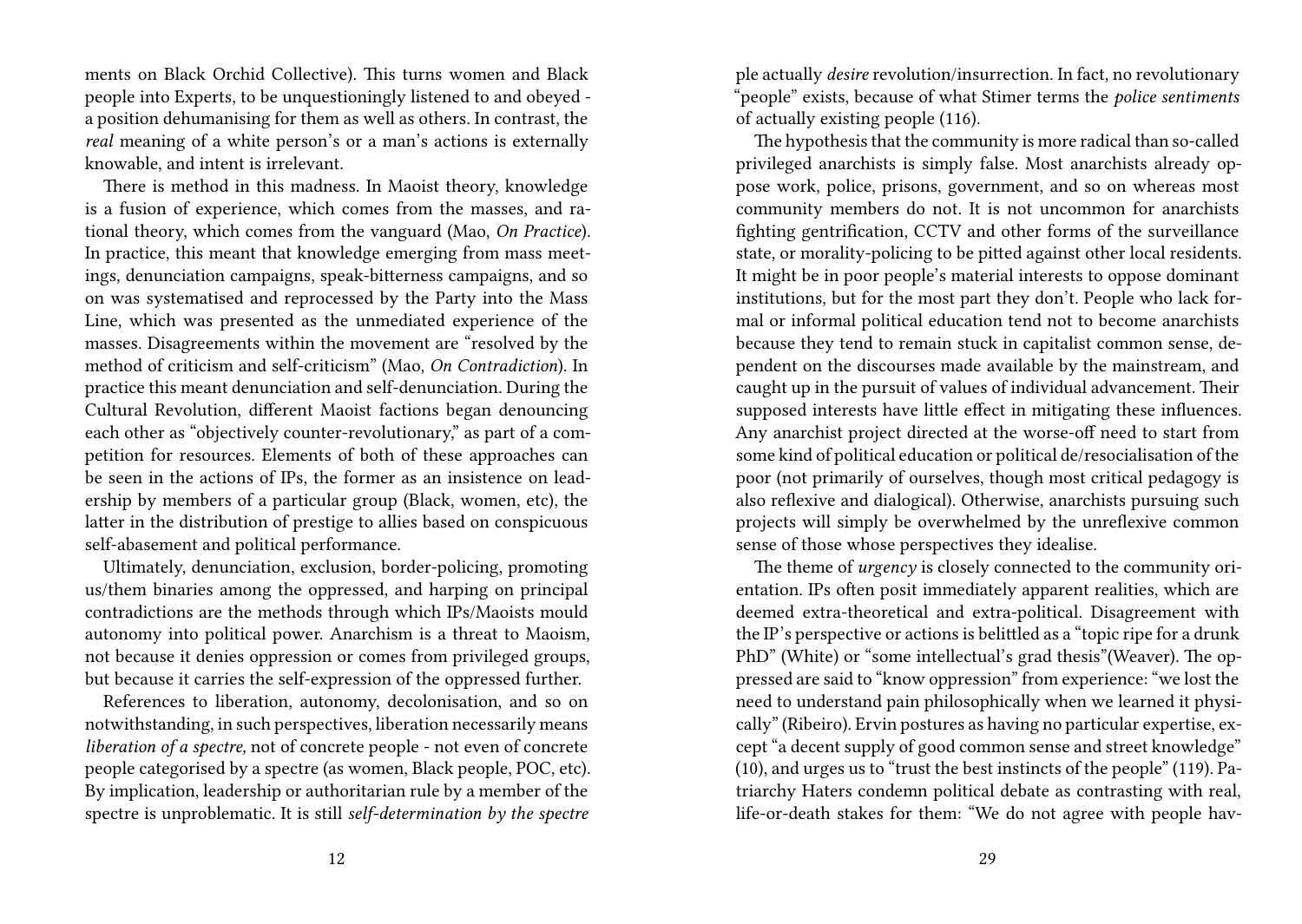to *build* these communities, often from scratch, on the basis of affinity and living-otherwise. When IPs speak for the community, they typically do so as a vanguard, a representative, who substitutes for a community which is absent in practice.

A short time ago, the new BBC class survey (Heyden) became a fad among those activists who use social media. Nearly everyone who completed it came out in a category called "emergent service workers" (ESWs). The survey has eight categories, and ESWs are the second-bottom category, defined by low income and precarious work. They differ from the worse-off precariat in only two ways - "social and cultural capital." In other words, the average anarchist is in the same position as the poorest group, except that we have more education and stronger social networks. ESWs are not some middleclass elite, hovering over the authentic poor. The precariat make up only 15% of the population according to the survey. ESWs are well below halfway. And the moment a precarian becomes politicised, they tend to gain education and networks, and become ESWs. So, realistically, anarchy is not a movement of middle-class kids. It is a movement of politically conscious, socially networked poor people.

IPs believe that anarchy is irrelevant to the community because anarchists are privileged, and separate from the community. In fact, anarchy seems irrelevant to the community because most people who've been conditioned to live within such system-constructed communities have internalised repressive, statist beliefs, and accept capitalist common sense (the Gramscian notion of an incoherent everyday philosophy or ideology prevalent among subaltern people, which embeds uncritical, hegemonic, and reactionary beliefs). The idea that the oppressed are just waiting for the right activist leadership, which is blocked by the allegedly inherent racism/sexism in social movements, is a delusion. Working in wider communities entails putting up with (and even glorifying) a lot of common-sense ideologies, prejudices, and bigotry on a scale far greater than anything within radical scenes. The real problem is not organisation, or the correct line, or the right leadership. The problem is whether peo*-* the spectre itself remains *autonomous,* even if its members do not. This is clear in Ribeiro's essay *Senzala or Quilombo*: "[the quilombo] was no communist society" but had a king; "this is neither here nor [there] ... [it had] freedom and self-determination." It does not matter if an autonomous zone is hierarchically structured, as long as the leaders are POC.

To enforce this primacy of the spectre, IPs encourage massive simplifications, reproducing the wider equivalence between stereotypes and roles (Vaneigem, 134). Members of entire groups (white, male, straight, middle-class) are deemed *privileged.* Privilege is often alleged despite being a result of the actions of a third party (the police, for example), rather than one's own. But it carries implications that the privileged individual is somehow a direct oppressor of the oppressed individual (Kill Whitey, in *True Colors,* refers to "white people" as the oppressor), that they are part of a small, isolated elite (Ervin, 309), and that they've "got it good" in an absolute sense (Anon, Open Letter). Strategically, the focus is on the privileged person, rather than the person who actually discriminates against or oppresses the oppressed person. Such a person is to admit, identify with, unlearn, or give up their privilege, as if it were an attribute they controlled, rather than an attribute of a spectre, assigned and reinforced by others.

In terms of political strategy, IPs declare that people should do what the Expert defines as structurally responsible, *rather than following their desires.* This encourages people to focus on their weaknesses or internal conditioning, rather than their strengths or outer struggles (Gelderloos), situating oppression mainly in individual activists' psyches rather than the dominant social system. IPs insist movements must have leaders, and these leaders must come from the oppressed group (Dot Matrix, CWS; Ervin, 291). Spaces must implement extensive policies of normative regulation and enclosure to meet criteria of safe space, reflecting a "need for protection and security that eclipses the desire for freedom" (Landstreicher, 12). Any refusal to do so is taken to be an instance of racism/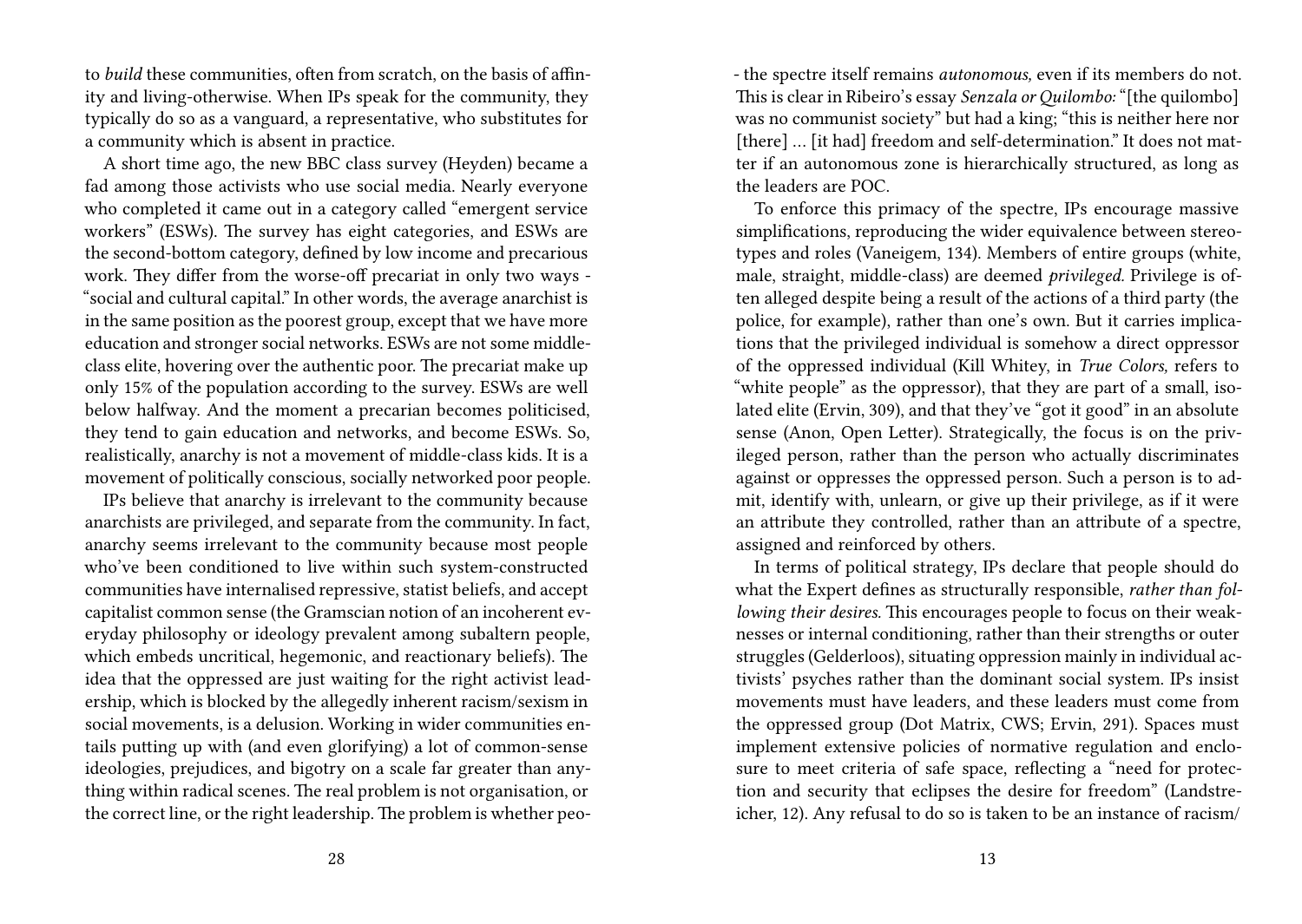sexism within the radical movement - an instance which is tied to occasional cases of insensitive or prejudiced comments or actions to paint a misleading picture of a radical scene in which oppressive behaviour is pervasive and out of control. Normative policing through safe space policies often makes spaces *less* safe, by creating risks of denunciation and purging which are greater than the risks of micro-oppression (Anonymous Refused). Mixed movements are labelled not as *incidentally* white/male, but as *deliberately* white supremacist and patriarchal. The illusion is that exclusion creates inclusion; this rests on the implication that the power to exclude is unproblematic, provided it is vested in or exercised by the ingroup. For anarchists, the best way to help people feel safer is to recreate autonomous forms of self-organized control over the basic economic and social conditions of life, and to provide care and support within networks of affinity. Without roots in material scarcity, spectres would lose their power to wound.

To create a politics of sacrifice, people have to be taught they have no inherent value, so they believe in and support the systems of compensation associated with roles (Vaneigem,139). IPs convey this message by defining privilege as an ineliminable attribute of identity and encouraging guilt. Experiences of different groups separated by social categories - are taken to be incommensurable and incomparable, whereas those of individuals in the same group are taken to be equivalent or identical: incidents of alleged anarchist racism are likened to slavery and genocide, but instances of police brutality against black people and white protesters are absolutely incomparable (Ribeiro). Objecting to IPs' abuse is "entitlement," which is always a bad thing, since privileged people need to "know their place" as docile subordinates of the new rulers-to-be. In some cases they are also expected to funnel resources to IPs' groups, without anything in return, all the while respecting the group's "autonomy" to bad- mouth and exclude them (Ervin, 291; Qilombo).

Despite their rhetorical radicalism, IPs, like all good Maoists, do not challenge capitalism. On the contrary, Perlman argues that naers. There is nothing radical and empowering about getting a job. In a context of generalised entrapment, to separate is not to alienate, but rather to escape, to slip out of place, to flee dominant categories and those who impose them.

Community politics is hamstrung by a major problem: the community are not especially radical. The IP assumption that "the people" or "the community" has revolutionary instincts is an effect of its construction as a spectre, not a result of observation of actual people. It also embeds vanguardist assumptions that the role of radicals is to locate, lead, and imbue these communities with revolutionary interests. The orientation to liberate a spectre rather than concrete people is the source of IPs' hostility to individualism, personal freedom, and supposed selfishness among radicals.

IPs also run up against the realities of contemporary capitalism. Today, most of us do not belong to real, substantive communities. As Landstreicher argues, "the dominant forms of relating are economic, based on the domination of survival over life … Today, neither the daily interactions of one's 'communities' (these strange, disconnected 'communities' of family, school, work) nor the chance encounters (at the market, on the bus, at some public event) have much chance of sparking a real and intense interest in another, an impassioned curiosity to discover who they are and what we might be able to create with them" (7). Bey argues that simply coming together is already a victory over capitalism *(Immediatism* vs *Capitalism),* and the Situationists exposed the emptiness of everyday life and the role of urban residential areas as state-controlled warehouses for workers (Debord, sections 169-76). Even where some kind of community life persists, it rarely entails a unitary set of beliefs, demands, and interests, or even (outside of certain subaltern social movements and indigenous groups) any kind of collective power. In looking to "the community," IPs are seeking a source of strength which is at once a product of the system, and thereby constituted as weak. If they want dense, mutually supportive, socially meaningful communities, then they - like the rest of us - will have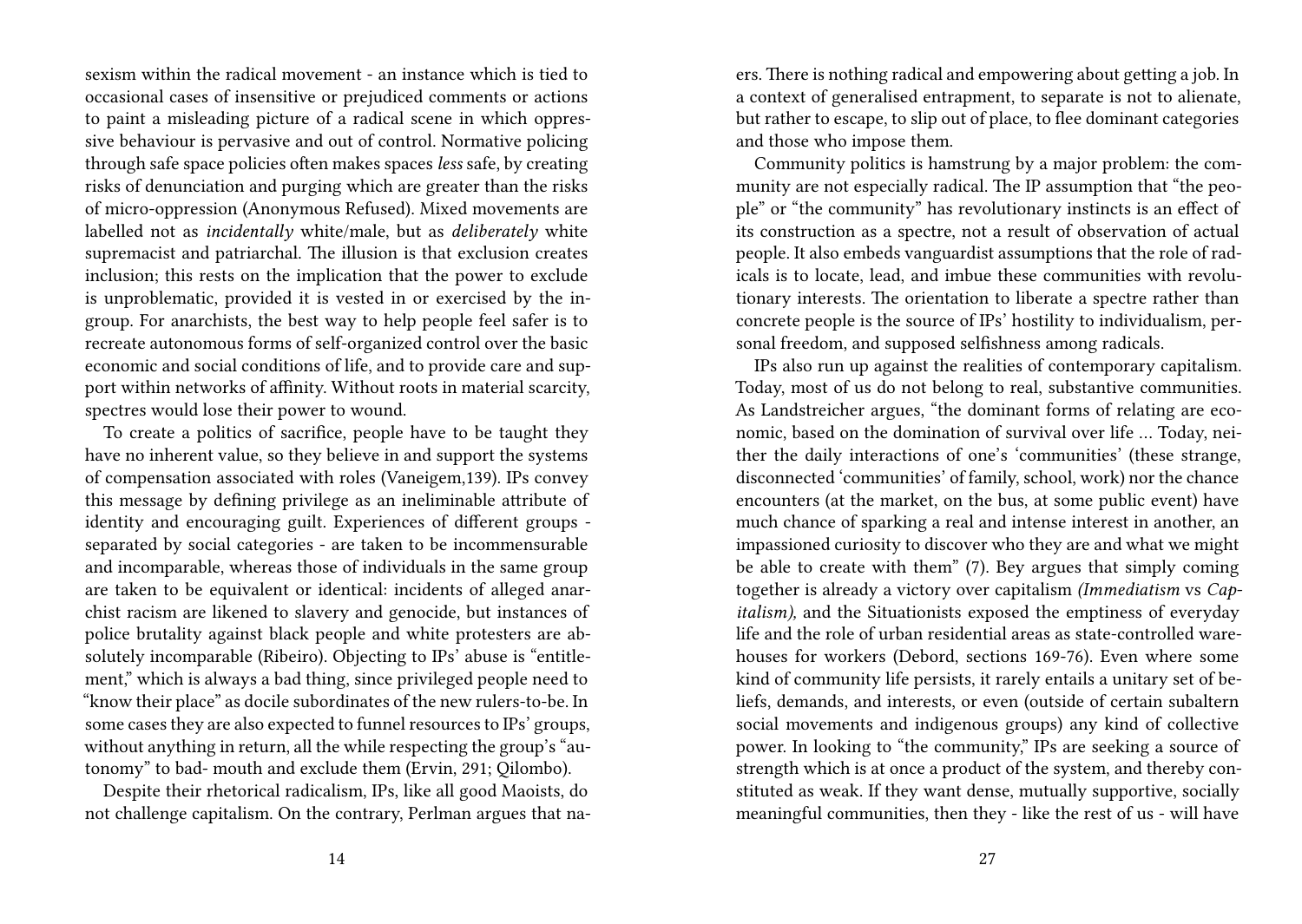so as not to separate from the oppressed (comments on Smack a White Boy Part Two). There is also a wider accusation, particularly in Ervin's work, that the allegedly bad race, gender, or class politics of radical movements is the reason for their continued failure (303, 310). This is the Maoist view that a tide of latent energy is always waiting to be released, which is currently fettered by the principal contradiction and inadequate leadership (Mao, *On Contradiction*; Bouc, 137; Howe and Walker, 176; Gurley).

A collective proprietary attitude to geographical areas corresponds to this political bias. White anarchists active in poor communities are accused of failing to get community consent, disrespecting locals, and gentrifying areas by inserting whiteness (Kill Whitey, *Smack a White Boy*; Kurukshetra). Ervin suggests anarchists have no "right to be" in a Black area (282), Kill Whitey tells white radicals to "get the fuck out of POC communities" *(True Colors)*; in effect, white radicals are banned from Black areas in an inverted reproduction of segregation. This is a double-bind, since anarchist events in rural locations are declared inaccessible to poor people (Ervin, *Racism in ABC*; Veranasi, comments on Smack a White Boy Part Two). This reflects a broader irresolvable predicament: radicals are both told to be part of the people, and told they cannot (since their perspective is incommensurable and their privilege is ineliminable). The glorification of ghettos as autonomous zones runs up against the reality of imposed racial segregation.

There is a strong tone of *ressentiment* in the position: *I can't drop out so you mustn't.* If I was jailed and unable to escape from power, I would take courage and hope from the fact that others are still able to do so. The objection to separation tries to force radicals back into avoidable systems of authoritarian domination, such as work and schooling, thus reinforcing these institutions. IPs glorify escape from controlled spaces, such as fleeing the *senzala* (slave quarters) to the *quilombo* (autonomous zone). Yet in practice, they tell us never to flee the *senzala,* but instead to work within it as overseers, conditioning children into conformity, or as exploited, joyless worktional liberation movements - the inspiration for IPs - are actually means of capitalist nation-building. *Why is a supermarket packer not a manager, or a security guard not the chief of police? Because of racism.* "There's no earthly reason for the descendants of the persecuted to remain persecuted when nationalism offers them the prospect of becoming persecutors" (Perlman). The point, however, is that they become persecutors and not free beings. The overall system remains intact, dominant, with the spectres reshuffled.

### **Between anarchy and identity politics**

There is a common misunderstanding, going back to Marx's critique of Stirner and exhibited in Roger White's critique of Lawrence Jarach, that anarchists believe that spectres are simply figments of the imagination - "pretending [racist/sexist] discourse doesn't exist just because you didn't create it" (White). This means we can wish away spectres. *Stop believing in them, and they lose any power to oppress.* This is a mischaracterisation. While it is true that Stirner believes that spectres lose their *normative* force when we disbelieve them, we can also be oppressed by other people who continue to believe in and act on spectres. Structural oppressions are sociologically real but are not material in the Marxist sense. This simply means that one's own will is pitted against the wills and beliefs of others - most of whom continue to be possessed by spectres.

For anarchists such as Stirner, normative thought, or statism, is a deeper structure of oppression which generates the various other axes. Binary thinking is itself closely tied to European thought and the underpinnings of patriarchy and colonisation. Eurocentric statism and capitalism are bound-up with colonialism, modern thought, rationalism, and the modern world-system, but at a deeper level, Europe was also *self-colonised first* (Clastres, Perlman). While European countries became the global imperial powers, the problem of imperialism and ethnocide are inherent to *all*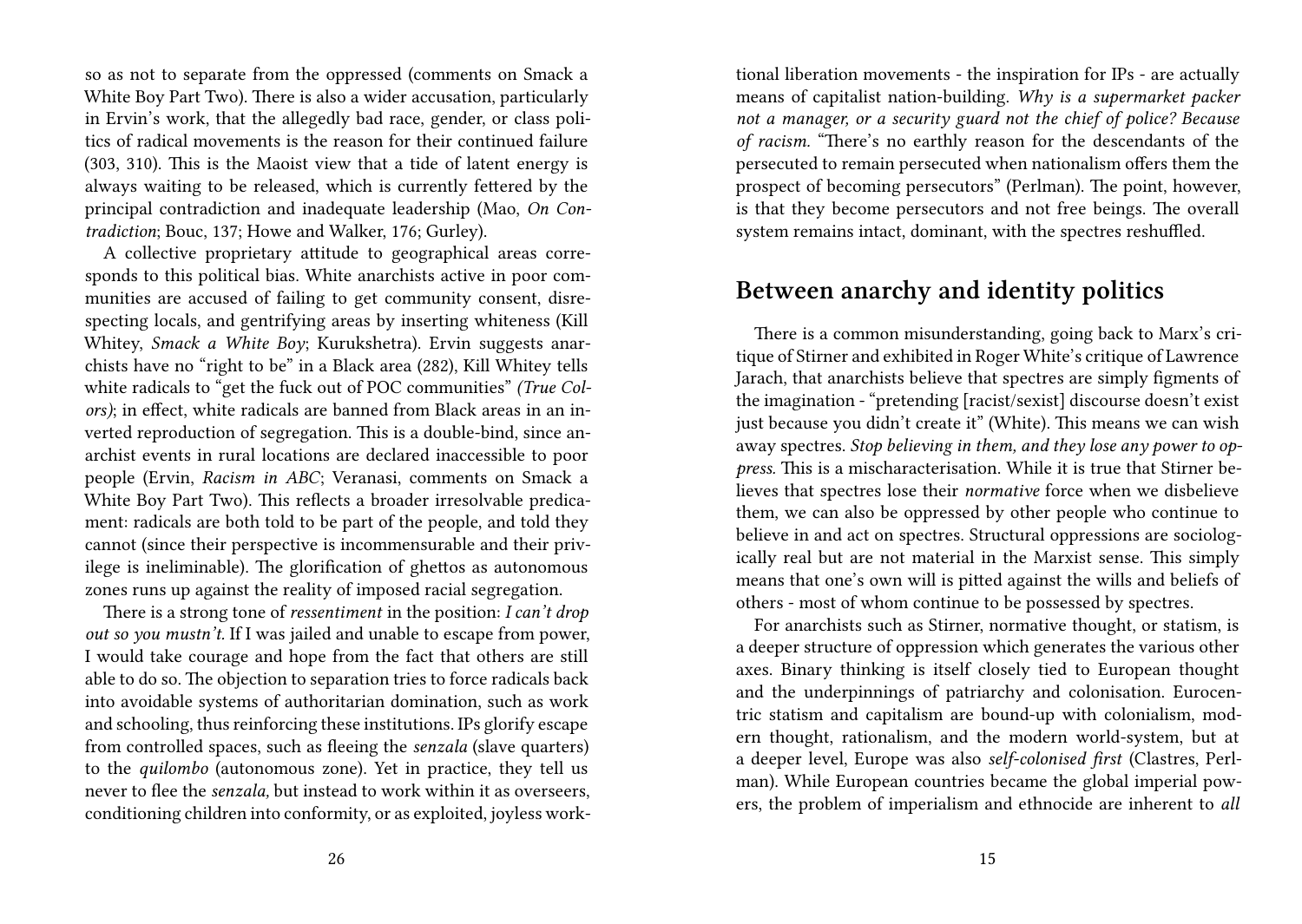*states* (Clastres). The irony is that IPs are in fact Eurocemtric, relying on European concepts such as rights and strong binary oppositions Aragorn!, *Non-European Anarchism,* 10). On a deeper level, to be anti-Eurocentric and anti-ethnocidal requires a rejection of the state.

With their inversions of binaries, IPs seek to reproduce institutions of hierarchical power. The alternative here is affinity: the attempt to form connections, informal groups, and unions of egoists without these groups being mediated by spectres. Creating *unmediated intercourse* across socially operative hierarchies (race, gender, etc) is complicated, but by no means impossible - nor necessarily more difficult than creating unmediated intercourse between members of the same category. Where radicalism works well, it manages to construct such direct connections. As Landstreicher argues, "[t]he awareness each has of the others' individuality creates a basis where decision and action need not be separate" (21). Relating to others as unique beings, as non-disposable creatures valuable in themselves, makes possible communication *even in contexts of radical difference.* Anarchic affinity is undermined by the inability to challenge others' views, the construction of oppressed people as Experts, and the idea of incommensurability (Dot Matrix, CWS). This actually reinforces binary thinking and relations of domination.

IPs start from a standpoint within the dominant system of spectres, and encourage us to identify with our position within systems of oppression (Gelderloos, 13). They require that "any person interested in radical transformation relinquish the ability to define her/ himself" (Jarach, 5). Instead, people are to dissolve themselves into the pre-existing social categories into which they are classified, both by the dominant system and by IPs. As Jarach argues, "they can't conceive of the possibility that the elevation of any particular culturally constructed marker into a significant value-laden category could lead to oppression" (3). Indeed, they define the possibility out of existence: we really *are* our categories; to oppress is to oppress a category; to liberate is to liberate a category. And leaderthe fear of the uncontrollable and unknowable - and the parallel desire to order all of reality into a fixed schema - lies beneath these discursive strategies.

A lot of the objection to exodus comes down to a hatred of *play.* Drop-outs are accused of turning poverty into a *game,* of saying someone can be poor and *have fun* (Anon, Smack and White Boy Part Two). This may just as well be said of important strands of peasant resistance such as carnivalesque and folk culture. IPs flourish on a culture of deadly seriousness and urgency, tied up with a celebration of trauma. *Real* activism, after all, is hard work, sacrifice: *I cant have fun, so you shouldn't either.* This entails denying pleasure to others whenever possible. Of course, dropping out does lead to a kind of privilege - the person who has escaped clearly has a better life than the person still trapped in the system. This is equally true of *quilombos,* maroon communities, pirate utopias, and so on. But is this really a case against dropping-out?

#### **Common sense and the community**

Instead of seeking to escape the system, IPs place great emphasis on serving the *community,* the *people,* the *oppressed,* or a particular oppressed group. Ervin insists that the usefulness of revolutionaries depends on whether they serve the community (136), as opposed to "Declasse punks with red Mohawks" (276). White suggests that the "first priority of resistance" is community consciousness raising. Ribeiro argues that the "people" are failing to flock to existing anarchist groups because they represent "a white, petty-bourgeois Anarchism that cannot relate to the people," an anarchism which is "individualistic, self-serving, [and] selfish." A Qilombo supporter goes as far as to argue that "involving oneself in the school system" is an "excellent... investment," far superior to drop-out anarchism, while another posits a "need to emphasize community norms and practices" (Kurukshetra), and Veranasi tells anarchists to get a job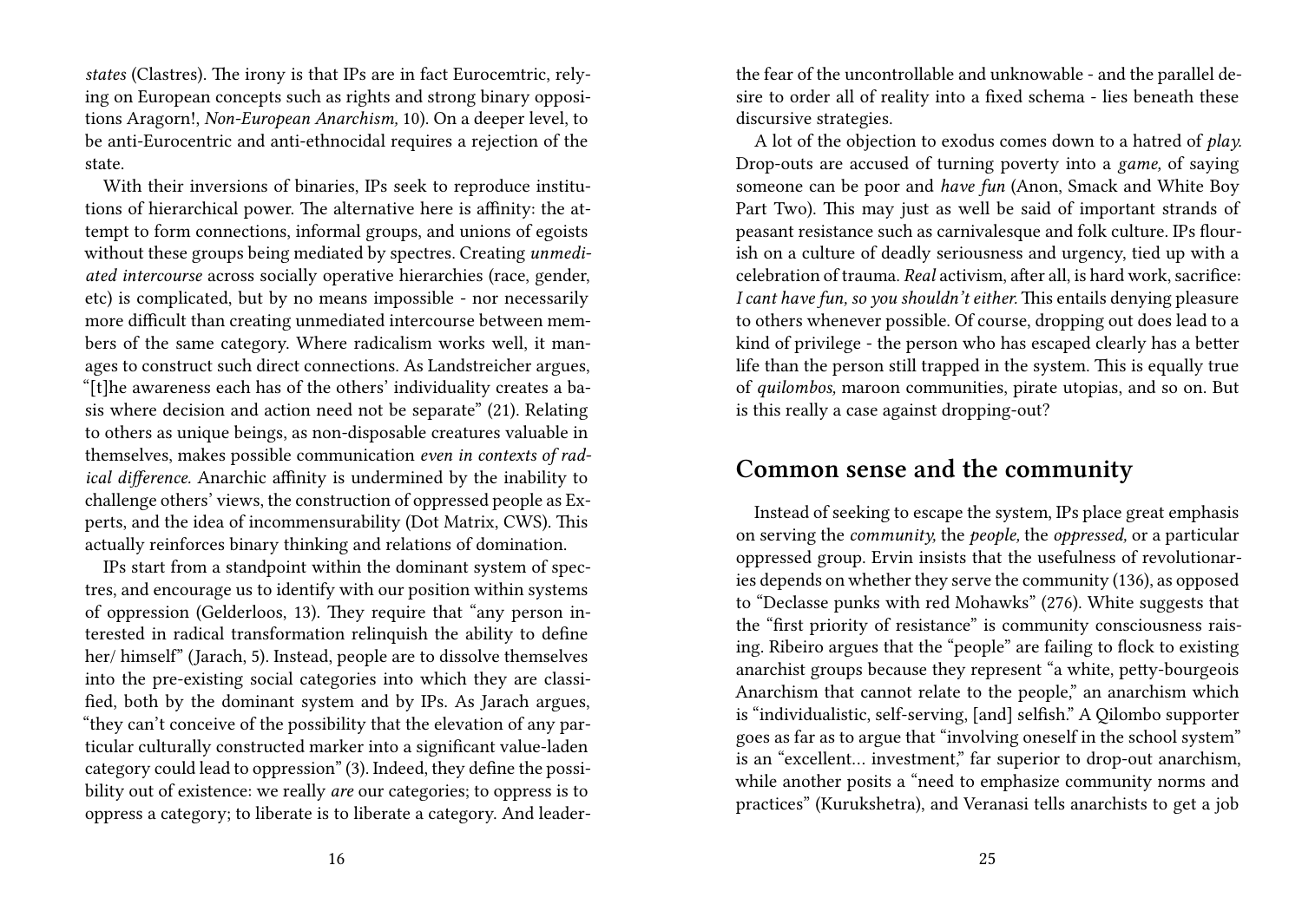just to avoid being different from others; any such obligation only reinforces oppression.

There are far more people who squat, shoplift, or dumpster dive who are from poor and marginal backgrounds; in the global South there are entire strata living in squatted shantytowns, abstracting electricity, and scavenging in rubbish tips. Historical practices such as the celebrated *quilombos* show that dropping-out is a serious, and often successful, strategy for the most oppressed.

James Scott's work shows that peasants, slaves, and marginal groups use various tactics of exodus to minimise their subservience to elite power. Similarly, when highly oppressed groups become sufficiently angry, they often use the most militant forms of protest as we have seen in cases like Paris 2005, London 2011, Los Angeles 1992, and so on. Poor people also use all kinds of high-risk survival strategies, from undocumented border-crossing to involvement in the drug trade. There is also evidence that dropping-out *worked* to defeat aspects of capitalism in the 1970s (Shukaitis).

Why, then, do IPs oppose exodus? I would hazard a guess that the real underlying objection is not that poor people *cannot* drop out, but that they *should not*: dropping-out contradicts the IP's political agenda, resting on strong spectres and identities *within* the existing frame. Structural determinism precludes escape on principle. IPs celebrate their current blockages, internalise their cage, and insist that the cage is both inescapable *and* revolutionary. This is not a perspective of escape — it is a perspective of entrapment in the guise of solidarity.

IPs' emphasis on community really comes down to a fear of *placelessness.* Their ideological vision of society requires that everyone have definable positionalities: a conservative vision, but inverted. This requires that categories remain dominant over lines of flight, escape, and becoming. Hence the need to enforce a prohibition on exodus - a prohibition which reveals their similarities with states and other hierarchical systems, which similarly prohibit the withdrawal of participation and restrict mobility. It is easy to see how

ship of Experts is necessary, if the extensional set are to be reduced to the spectre.

From a Stirnerian point of view, instead of starting from a subjectposition assigned by the regime of spectres and categories, anarchists should start from a standpoint of being a unique individual irreducible to any spectre or category (*including* those of uniqueness and individuality). A Stirnerian recognises racism or sexism, not as one's own privilege separating one from the other, but as *an act of normative repression against other unique ones, and an insult against one's own uniqueness.* The intensity of internal and external barriers to free expression vary with context, but there is a basis for networking together in the rejection of alienation and spectres. This is recognised from non-Eurocentric perspectives; some indigenous scholars argue that modern alienation is a kind of sickness, *afflicting colonisers as well as colonised* - indeed, that the colonisers infected the colonised *because they were already sick* (Duran and Duran, Burman). This position meshes with the Stirnerian view that oppressor as well as oppressed is possessed by spectres.

Anarchy does not necessarily stem from any identity at all. More often, it comes from a standpoint outside the field of available identities - as in Stirner's idea of a standpoint unique to each person (190-1). Gelderloos argues that his own experience is that "[a]ll the identities that society tried to stitch me into don't fit, and the fabric is coarse" (6), offering "an inheritance stripped of anything I value" (7). Similarly, for another anonymous anarchist, "Our task is not to give up some phantom privilege that has never really been our own, but to expose and move beyond the artificial identities that smother our individuality" (Willful Disobedience).

Rather than expressing white male privilege, anarchy should be seen as a form of *ethnogenesis:* the emergence of a subculture or counterculture which, if able to continue on its line of flight (or *détournement* ), would become a different culture entirely (New Travellers and, historically, Irish Travellers are good examples). The emergence of new cultures through ethnogenesis is well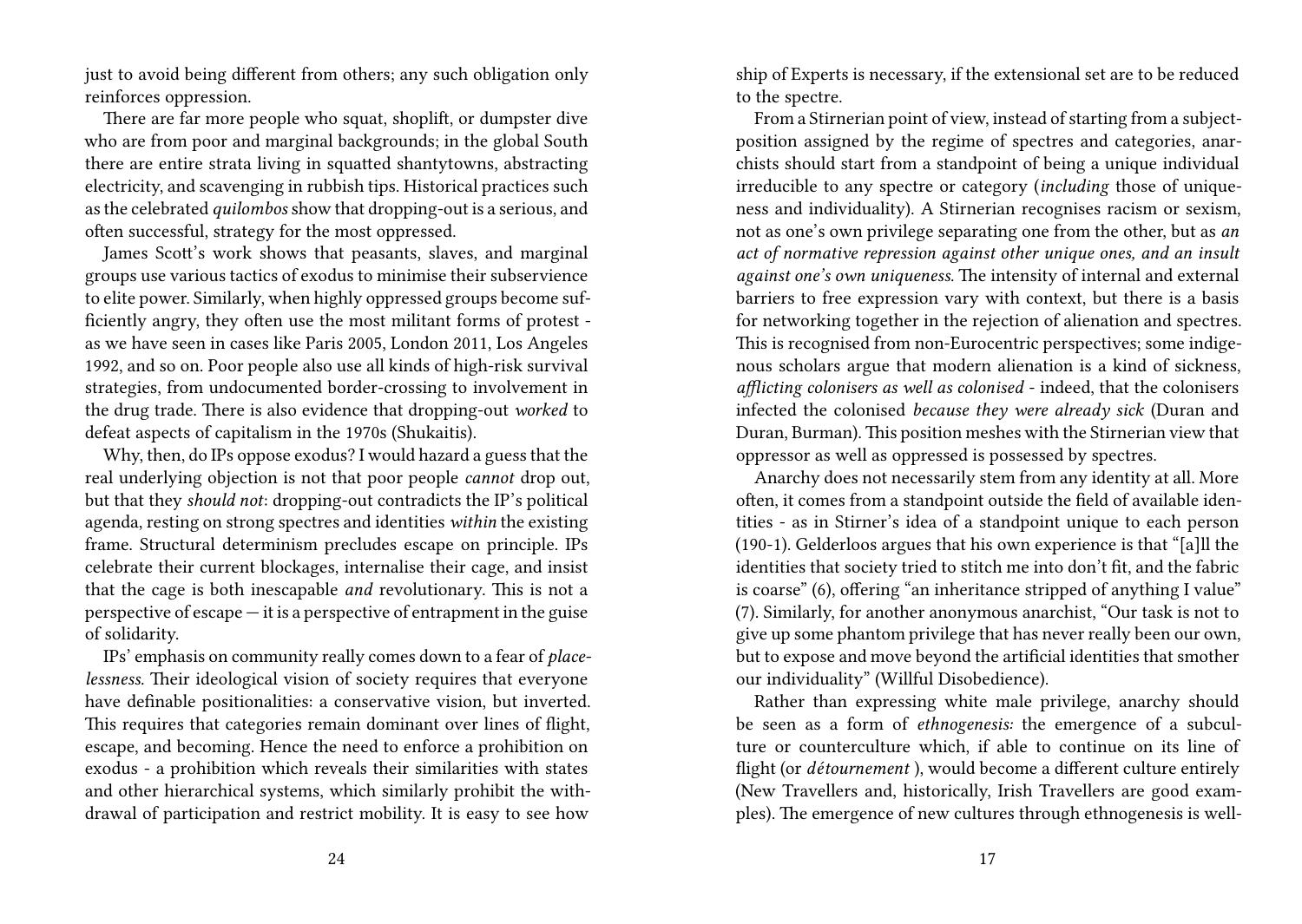documented, and often stems from flight from state power (Scott), a process which begins with a choice to differ from the majority of an existing group. In other words, forming a counterculture is the first step in becoming non-white. Ethnogenesis is a problem for essentialists because it entails fluidity in the very formation of the structural basis; it frustrates border-policing. IPs denounce both dropping-out and cultural hybridity, dismissing the latter as cultural appropriation.

#### **The Politics of Affect**

If oppression is the imposition of a *structure* in which people are assigned to spectres - of which both privileged and oppressed spectre are largely effects - then IPs actually *entrench* oppression by locking-in the spectres and intensifying normativity. If one assumes that hierarchical power is wrong *because it prevents (non-white) people from living joyously, in the flow of becoming of their own desires,* then the subordination of autonomy to the primary contradiction is not an appropriate response. Anarchy goes further, because it opposes the underlying structure of domination of unique ones and flows of becoming by the order of spectres. IPs seek to abolish the privilege of a particular spectre; ideally, anarchists seeks to abolish the normative power of spectres in general - which necessarily also abolishes every spectre's privilege. Stirnerian anarchy goes beyond unlearning privilege — the favouring of one spectre over another to *unlearning spectres* — learning not to be subordinate to spectres.

Affectively, the orientation of anarchy is to unmediated, active joy. There is a level of immediate, free becoming which is deeper than the hierarchy of spectres. Stirner theorises a kind of intense, joyous exercise of capacities "without reservations" (171), giving "free play" to one's capabilities (167), and playing "as freely as possible" (130). Bonanno argues that capitalism denies us an experience of active (rather than passive) joy, and counsels a "search for

Being open to people *as unique individuals* is the best way to respond to these kinds of problems. The fact that someone else has needs incompatible with one's own, or that they can't guess in advance what common action or object might be personally unbearable, *does not mean they are oppressing someone*.

#### **Exodus versus submersion**

One of the biggest disagreements between Stirnerian anarchists and IPs is on the question of exodus. IPs (and most left anarchists) generally condemn exodus as a privileged, middle-class strategy, instead favouring submersion in existing communities of the oppressed. For instance, the APOC disruptors claim that CrimethInc "encourage the culture of dropping out of society, which makes the assumption that the reader/attendee has that privilege" (Anon, Smack a White Boy Part Two). An anonymous Qilombo supporter terms the anarchist scene a "subcultural playpen" and an "allwhite fantasy world" (comments on Jarach et al). Kill Whitey labels dumpster-diving as privileged, condemning "white college kids and middle-class punks hiding in drop-out culture" (Kill Whitey, *Food Not Bombs),* while Ervin classifies criticism of the "state's ability to hold back a free lifestyle" as middle class (110). IPs allege that the entire tactical repertoire of horizontalism is privileged, in contrast with their preferred focus on community organising or intramovement struggle.

The grain of truth in this position is that tactics of escape, exodus, and physical resistance carry different levels of difficulty and risk for different people. It's easier to quit a job than to escape from prison. It's easier to run from the police if one is physically fit. But anyone can adopt a *perspective* of escape, and *attempt* to create lines of flight from the system. While it may be easier for some than others, nobody should be under a moral obligation to remain oppressed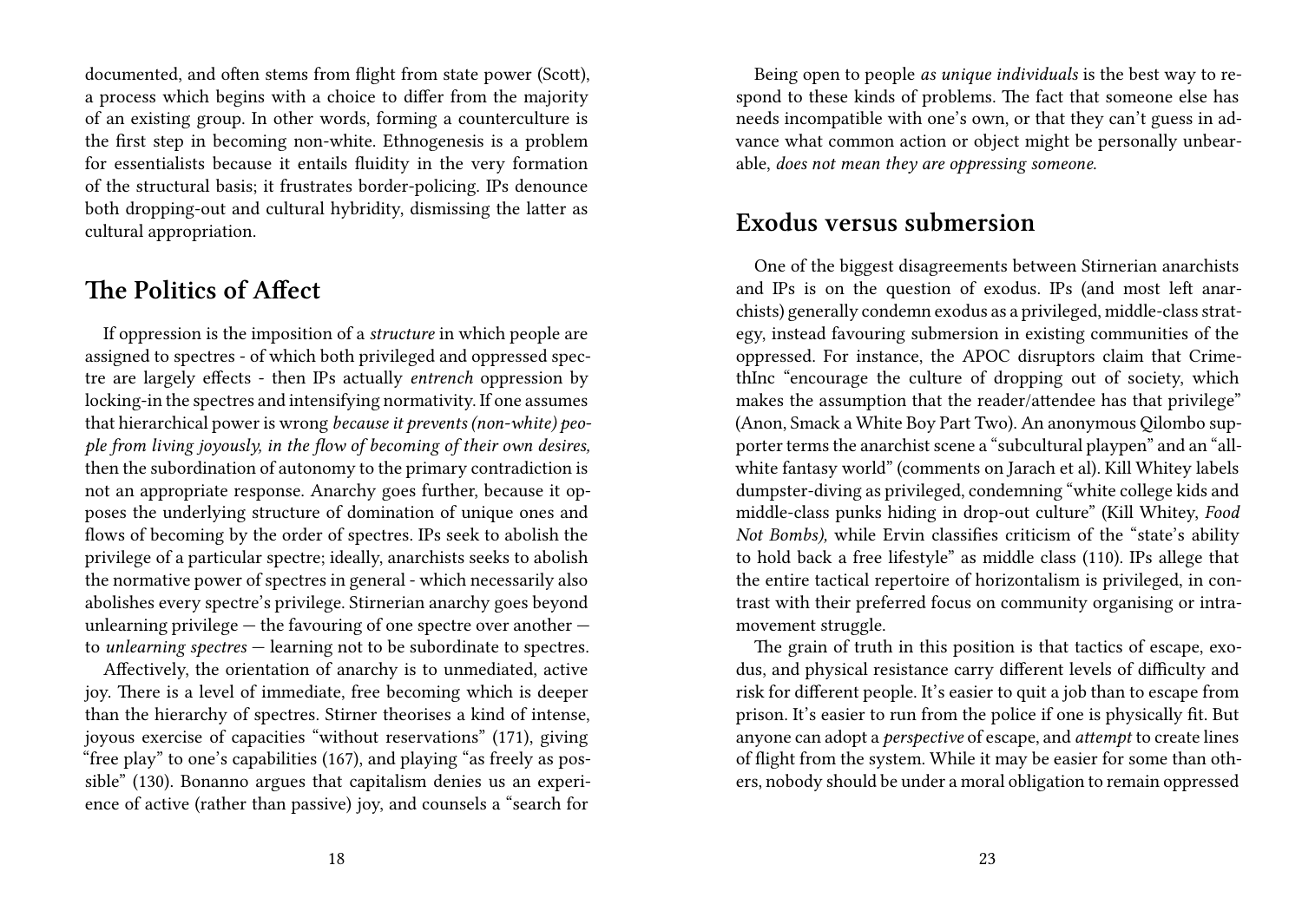(the claim that they seem to deny the other's perspective [Tekanji] seems spurious), but it seems to be because they entail the absence of the desired affective response of submission.

Landstreicher suggests that IPs turns us into "a bunch of shy, yet inquisitorial mice tip-toeing around each other for fear of being judged, and just as incapable of attacking the foundations of this society as they are of relating to each other" (16). Instead, he urges us to become "a certain sort of being … capable of acting on our own terms to realize our own desires and dreams," in struggle against domination (3). The point is "to transform ourselves into strong, daring, self-willed, passionate rebels" (6). This strength and passion is impeded by affects such as guilt, pity, and regret. We are aiming, remember, for a state of full life *without reservations.*

IPs conceive of their angry, disruptive style of politics as a way to express the authentic experience of being traumatised. But their distribution of commensurability (absolute *within* a spectre, but utterly absent *outside* it) entails downplaying the degree of specific traumas suffered by concrete people. And while it is true that listening to and believing a survivor's story is crucial to healing, the sources and symptoms of trauma are too diverse to be dealt with through homogenised identities and prescriptive restrictions. Furthermore, the tactics of calling-out and excluding deviants can themselves be traumatic or triggering.

IPs often turn trauma into a source of power and identity, but marking trauma as an identity is also a barrier to autonomy. It prevents us reaching the level of immediacy and joy, keeping us in a field of scarcity thinking. It's no coincidence that the most extreme regimes of oppression (such as Gitmo, supermax segregation, concentration camps, Native residential schools, and the "seasoning" of slaves) are *designed* to cause as much post-traumatic stress as possible. Trauma is also a block on active becoming and on living life to the fullest. In indigenous cultures, it is conceived as a sickness of the soul, in which part of the self retreats from the world or loses its life-energy (Burman; Duran and Duran).

joy… through the search for play," driven by a "vital impulse that is always new, always in movement." In the excitement of play "lies the possibility to break with the old world and identify with new aims and other values and needs" (15-16). Hakim Bey argues that insurrections and autonomous zones should create peak experiences of extraordinary consciousness and intensity *(TAZ).* Such peak experiences are "value-formative on the individual level," allowing a "transformation of everyday life" *(Occult Assault).* Various anarchist practices, from the TAZ to rewilding, from joyous insurrectionary struggle to dropping-out and living differently, are means of recovering this level of becoming and immediacy.

In contrast, the dominant affects for IPs are wallowing in the loss of immediacy and the inevitability of alienation (guilt, melancholy, inadequacy), a kind of joyless anger. They reproduce a style of politics which focuses on telling people "how to behave" (Dot Matrix, CWS), conditioning people into roles which reproduce the power of the spectacle. IPs reproduce conventional morality and its structures of *ressentiment* — negative affect (often including irrational, even self-destructive, verbal or physical lashing out) towards others as an expression of one's own powerlessness, in contrast to celebration of one's power. *I have lost my capacity to enjoy; you have stolen it; you must be punished.*

On the side of the supposedly empowered, Ervin encourages ruthlessness and "cold-blooded efficiency" as key virtues (245), reproducing the affective structur of managers, soldiers, and police. The practice of calling-out frames whiteness, white supremacy, and patriarchy as *personal* moral failures, even though the underlying theory frames them as *structural* realities. The cultivation of individual guilt and blame actually reproduces dominant Calvinist normativity (Gelderloos, 13), and the development of elaborate group norms reinforces white middle-class status orientations and etiquette.

For IPs, neither (those assigned as) privileged nor oppressed are able to escape *ressentiment* and become empowered. The lat